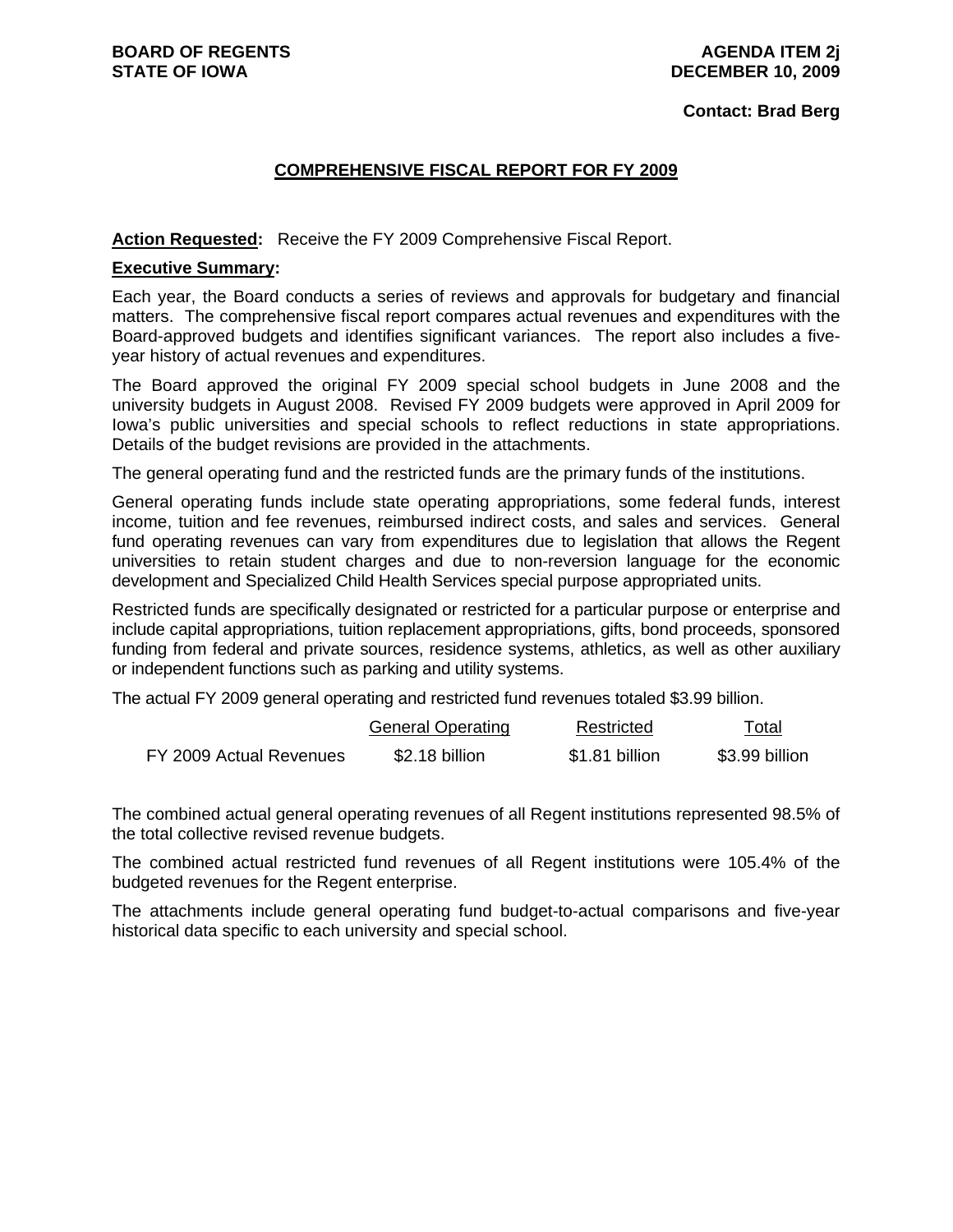### **General Operating**

The Regent FY 2009 state general fund operating appropriations were reduced \$17.5 million during the year. The reductions were comprised of a 1% cut (\$7.0 million) to the university appropriations as recommended by the Governor and an additional 1.5% across-the-board cut (\$10.5 million) applied to all appropriated units in accordance with the Governor's Executive Order Number Ten. In April 2009, the Board approved amended operating budgets to reflect the reduction in state appropriations.

The following table provides a consolidated general operating budget-to-actual comparison of all Regent institutions and special purpose units.

|                                  | FY 2009                                | <b>General Operating Fund - All Institutions</b> |                          |                          |
|----------------------------------|----------------------------------------|--------------------------------------------------|--------------------------|--------------------------|
|                                  | <b>Board Approved</b><br><b>Budget</b> | Actual                                           | Variance<br>Over/(Under) | Actual as %<br>of Budget |
| <b>REV ENUES</b>                 |                                        |                                                  |                          |                          |
| <b>APPROPRIATIONS</b>            |                                        |                                                  |                          |                          |
| General                          | \$<br>745,186,047                      | \$<br>741,035,075                                | \$<br>(4, 150, 972)      | 99.4%                    |
| Other                            | 260,631                                | 260,631                                          |                          | 100.0%                   |
| <b>RESOURCES</b>                 |                                        |                                                  |                          |                          |
| <b>Federal Support</b>           | 15,609,031                             | 14,128,459                                       | (1,480,572)              | 90.5%                    |
| Interest                         | 2,844,330                              | 1,815,403                                        | (1,028,927)              | 63.8%                    |
| <b>Tuition and Fees</b>          | 552,484,000                            | 550,207,301                                      | (2,276,699)              | 99.6%                    |
| <b>Reimbursed Indirect Costs</b> | 66,907,816                             | 69,491,670                                       | 2,583,854                | 103.9%                   |
| Sales and Services               | 821,689,850                            | 799,723,229                                      | (21,966,621)             | 97.3%                    |
| Other Income                     | 7,590,768                              | 3,665,421                                        | (3,925,347)              | 48.3%                    |
| <b>TOTAL REVENUES</b>            | \$<br>2,212,572,473                    | \$<br>2,180,327,189                              | \$<br>(32, 245, 284)     | 98.5%                    |
| <b>EXPENDITURES</b>              |                                        |                                                  |                          |                          |
| <b>Salaries</b>                  | \$<br>1,549,377,396                    | \$<br>1,520,003,901                              | \$<br>(29, 373, 495)     | 98.1%                    |
| Prof. /Scientific Supplies       | 389,040,631                            | 364,041,024                                      | (24,999,607)             | 93.6%                    |
| <b>Library Acquisitions</b>      | 25,894,649                             | 28,646,126                                       | 2,751,477                | 110.6%                   |
| Rentals                          | 9,583,100                              | 11,326,368                                       | 1,743,268                | 118.2%                   |
| <b>Utilities</b>                 | 93,300,468                             | 83,993,601                                       | (9,306,867)              | 90.0%                    |
| <b>Building Repairs</b>          | 17,844,516                             | 32,054,437                                       | 14,209,921               | 179.6%                   |
| Auditor of State                 | 1,404,000                              | 1,383,137                                        | (20, 863)                | 98.5%                    |
| Equipment                        | 10,623,713                             | 12,688,711                                       | 2,064,998                | 119.4%                   |
| Aid to Individuals               | 115,504,000                            | 121,876,786                                      | 6,372,786                | 105.5%                   |
| <b>TOTAL EXPENDITURES</b>        | \$<br>2,212,572,473                    | \$<br>2,176,014,091                              | \$<br>(36, 558, 382)     | 98.3%                    |

Actual state appropriations were less than the budget due to UIHC carrying forward to FY 2010 a portion of the FY 2009 IowaCare supplemental appropriation.

Board policy requires the universities to set-aside a minimum of 15% of gross tuition revenues for student financial aid. Expenditures for student financial aid were 22.2% of actual tuition revenues.

Salary expenditures were \$29.4 million less than the approved budget and comprised 69.9% (71.9% for the general universities) of total general fund expenses. Salary cost reduction programs were implemented during FY 2009 to address funding reduction projections.

Iowa's public universities and special schools reallocated a total of \$15.5 million as budgeted in FY 2009 to support areas of strategic importance and fund other cost increases.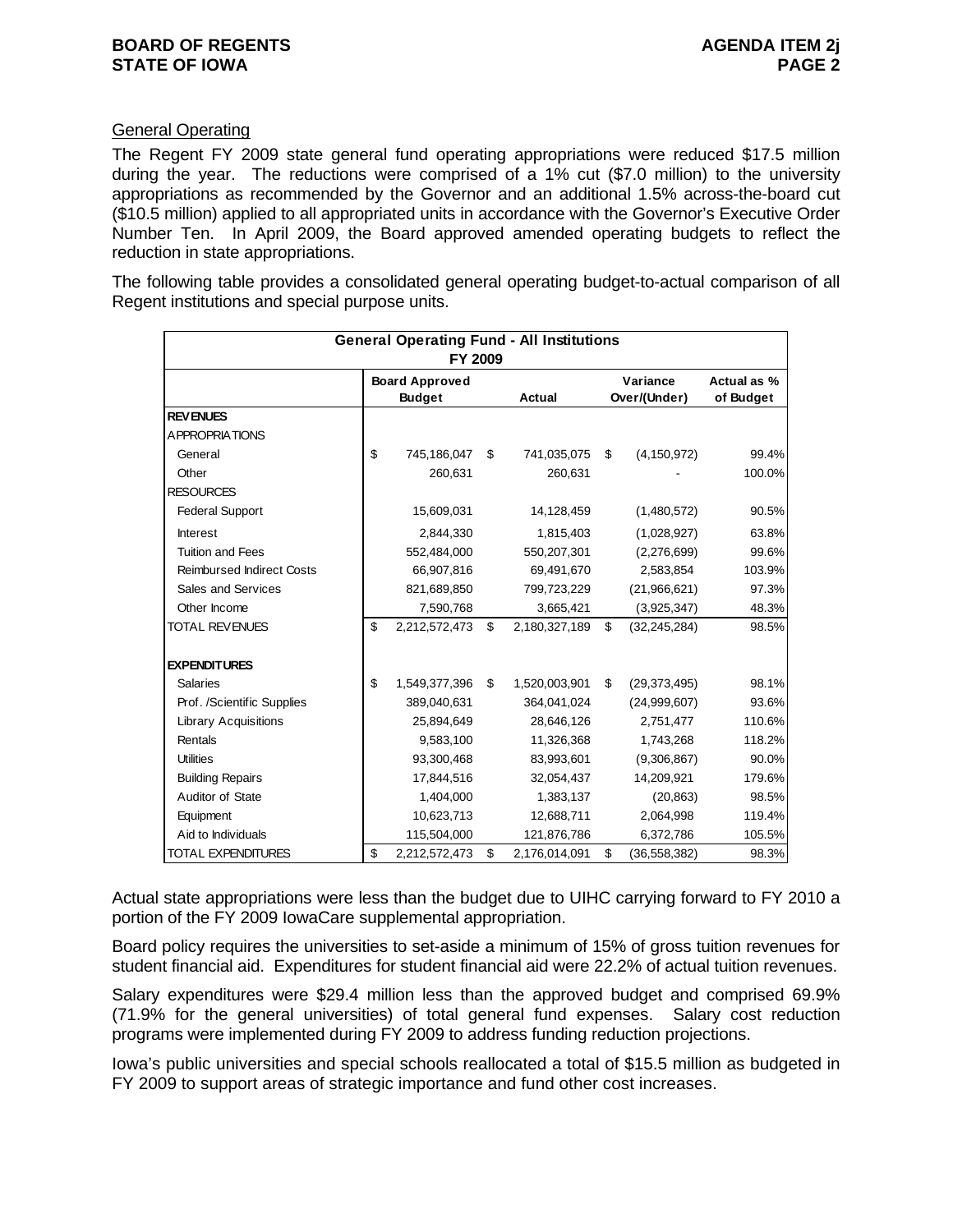### **BOARD OF REGENTS AGENUS AGENDA ITEM 2j STATE OF IOWA** PAGE 3

The following table provides a five-year revenue and expense history of all operating units (including UIHC) for Iowa's public universities and special schools.

|                                  |                   | <b>General Fund - All Institutions</b><br>FY 2005 - FY 2009 |                   |                   |                   |
|----------------------------------|-------------------|-------------------------------------------------------------|-------------------|-------------------|-------------------|
|                                  | FY 2005           | <b>FY 2006</b>                                              | FY 2007           | <b>FY 2008</b>    | FY 2009           |
| <b>REVENUES</b>                  |                   |                                                             |                   |                   |                   |
| A PPROPRIATIONS                  |                   |                                                             |                   |                   |                   |
| General                          | 590,922,798<br>\$ | \$<br>615,472,085                                           | \$<br>640,061,595 | 701,381,501<br>\$ | \$<br>741,035,075 |
| Other                            | 264,610           | 264,600                                                     | 265,342           | 264,600           | 260,631           |
| <b>RESOURCES</b>                 |                   |                                                             |                   |                   |                   |
| <b>Federal Support</b>           | 17,199,810        | 15,490,305                                                  | 16,850,227        | 14,069,731        | 14,128,459        |
| <b>Interest</b>                  | 2,852,269         | 3,677,859                                                   | 4,513,511         | 4,722,432         | 1,815,403         |
| <b>Tuition and Fees</b>          | 428,664,163       | 442,547,590                                                 | 478,612,148       | 507,306,596       | 550,207,301       |
| <b>Reimbursed Indirect Costs</b> | 63,504,443        | 64,211,699                                                  | 64,437,442        | 67,353,176        | 69,491,670        |
| Sales and Services               | 600,578,934       | 642,925,056                                                 | 664,327,083       | 733,619,999       | 799,723,229       |
| Other Income                     | 2,498,767         | 2,841,274                                                   | 2,808,740         | 3,737,540         | 3,665,421         |
| <b>TOTAL REVENUES</b>            | \$1,706,485,794   | \$1,787,430,468                                             | \$1,871,876,088   | \$2,032,455,575   | \$2,180,327,189   |
|                                  |                   |                                                             |                   |                   |                   |
| <b>EXPENDITURES</b>              |                   |                                                             |                   |                   |                   |
| <b>Salaries</b>                  | \$1,177,098,648   | \$1,233,065,141                                             | \$1,299,619,740   | \$1,406,170,403   | \$1,520,003,901   |
| Prof. /Scientific Supplies       | 317,310,222       | 313,987,144                                                 | 308,158,887       | 343,815,132       | 364,041,024       |
| <b>Library Acquisitions</b>      | 22,056,680        | 22,818,803                                                  | 24,554,727        | 24,697,176        | 28,646,126        |
| Rentals                          | 7,944,578         | 7,740,722                                                   | 8,386,711         | 9,860,403         | 11,326,368        |
| <b>Utilities</b>                 | 64,921,632        | 70,157,641                                                  | 74,483,427        | 81,899,836        | 83,993,601        |
| <b>Building Repairs</b>          | 19,971,168        | 36,120,813                                                  | 38,041,945        | 29,490,958        | 32,054,437        |
| Auditor of State                 | 1,132,861         | 1,100,818                                                   | 1,080,655         | 1,196,630         | 1,383,137         |
| Equipment                        | 9,134,844         | 12,268,813                                                  | 10,558,244        | 15,683,475        | 12,688,711        |
| Aid to Individuals               | 86,165,175        | 90,392,350                                                  | 97,129,905        | 107,203,987       | 121,876,786       |
| <b>TOTAL EXPENDITURES</b>        | \$1,705,735,808   | \$1,787,652,245                                             | \$1,862,014,241   | \$2,020,018,000   | \$2,176,014,091   |

# Restricted

External forces greatly affect the revenues and expenditures of the restricted funds. Capital appropriation revenues reflect the draw down of funds from current and prior year appropriations while the budgets reflect the total amounts appropriated by fiscal year. Federal support and reimbursed indirect costs in the restricted funds are difficult to project due to the uncertainty and volatility of federal grant awards. Other revenue is greatly affected by the timing and amounts of bond issues. As a result, expenditures are also difficult to project and fluctuate greatly due to the timing of construction projects and other expenditures that directly correlate with revenue fluctuations. This report includes a combined budget-to-actual restricted fund comparison for all Regent institutions. Restricted fund budget-to-actual comparisons for the individual institutions are available in the Board Office.

The athletic and residence system budgets are part of the restricted fund budgets. Information comparing athletic and residence system budget-to-actual and five-year historical data for each university is provided in the attachments. The attachments also include annual enrollment and occupancy information for the university residence systems.

The Iowa School for the Deaf includes tuition received for Nebraska students in the restricted fund. Tuition revenues from Nebraska totaled \$0.7 million during FY 2009.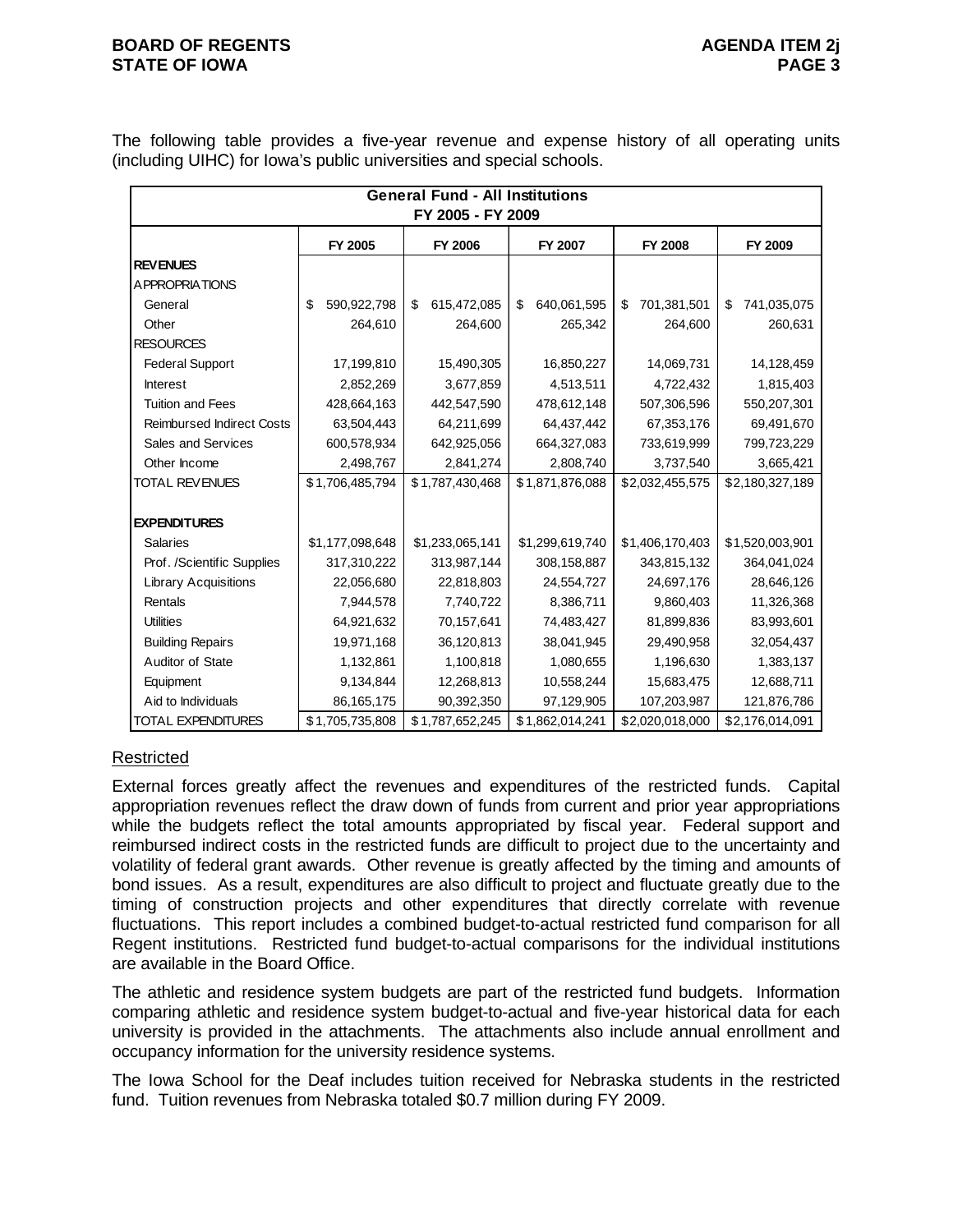|                                  | <b>Restricted Fund - All Institutions</b> |                     |                   |             |
|----------------------------------|-------------------------------------------|---------------------|-------------------|-------------|
|                                  | FY 2009                                   |                     |                   |             |
|                                  |                                           |                     | Variance          | Actual as % |
|                                  | <b>Budget</b>                             | <b>Actual</b>       | Over/(Under)      | of Budget   |
| <b>REVENUES</b>                  |                                           |                     |                   |             |
| <b>APPROPRIATIONS</b>            |                                           |                     |                   |             |
| Grow IA Values Fund              | \$<br>4,800,000                           | \$<br>3,839,292     | \$<br>(960, 708)  | 80.0%       |
| Capital                          | \$<br>38,556,000                          | \$<br>31,134,637    | (7, 421, 363)     | 80.8%       |
| <b>Tuition Replacement</b>       | 24,305,412                                | 27,774,500          | 3,469,088         | 114.3%      |
| <b>Battelle</b>                  |                                           | 100,000             | 100,000           |             |
| Other                            | 100,000                                   | 100,000             |                   | 100.0%      |
| <b>RESOURCES</b>                 |                                           |                     |                   |             |
| <b>Federal Support</b>           | 396,395,170                               | 428,761,782         | 32,366,612        | 108.2%      |
| <b>Interest</b>                  | 6,690,154                                 | 4,708,993           | (1,981,161)       | 70.4%       |
| <b>Tuition and Fees</b>          | 87,170,867                                | 89,370,164          | 2,199,297         | 102.5%      |
| <b>Reimbursed Indirect Costs</b> | 32,806,748                                | 33,053,969          | 247,221           | 100.8%      |
| Sales and Services               | 384,454,951                               | 389,719,682         | 5,264,731         | 101.4%      |
| Other Income                     | 740,508,416                               | 800,123,017         | 59,614,601        | 108.1%      |
| <b>TOTAL RESOURCES</b>           | \$<br>1,715,787,718                       | \$<br>1,808,686,036 | \$<br>92,898,318  | 105.4%      |
| <b>EXPENDITURES</b>              |                                           |                     |                   |             |
| <b>Salaries</b>                  | 609,576,884                               | 633,958,923         | \$<br>24,382,039  | 104.0%      |
| Prof. /Scientific Supplies       | 514,939,294                               | 508,825,821         | (6, 113, 473)     | 98.8%       |
| <b>Library Acquisitions</b>      | 4,100                                     | 32,552              | 28,452            | 794.0%      |
| Rentals                          | 17,570,000                                | 17,057,967          | (512,033)         | 97.1%       |
| <b>Utilities</b>                 | 24,449,483                                | 21,322,137          | (3, 127, 346)     | 87.2%       |
| <b>Building Repairs</b>          | 15,600,000                                | 11,802,215          | (3,797,785)       | 75.7%       |
| Auditor of State                 | 1,000                                     |                     | (1,000)           | 0.0%        |
| Equipment                        | 28,373,601                                | 26,719,033          | (1,654,568)       | 94.2%       |
| Aid to Individuals               | 105,851,039                               | 108,095,654         | 2,244,615         | 102.1%      |
| Debt Service                     | 99,004,317                                | 102,748,073         | 3,743,756         | 103.8%      |
| <b>Plant Capital</b>             | 300,418,000                               | 411,740,993         | 111,322,993       | 137.1%      |
| <b>TOTAL EXPENDITURES</b>        | \$<br>1,715,787,718                       | \$<br>1,842,303,368 | \$<br>126,515,650 | 107.4%      |

#### Revenue Variances

- Actual capital appropriation draw downs, which are based on incurred expenditures, were less than the total appropriated amounts included in the budget. Reversion dates for capital appropriations are generally three years after the fiscal year for which funds are appropriated.
- Other income includes, in part, bond and loan proceeds, workshop and seminar revenues, royalties, practice plan revenues, and nonfederal gifts, grants, and contracts. Other income exceeded the budget primarily because of an increase in private research funding and higher than anticipated Medicine and Dentistry Practice Plan revenues.

#### Expense Variances

 The variance in Plant Capital expenditures result from changes in construction project schedules compared to the original budget.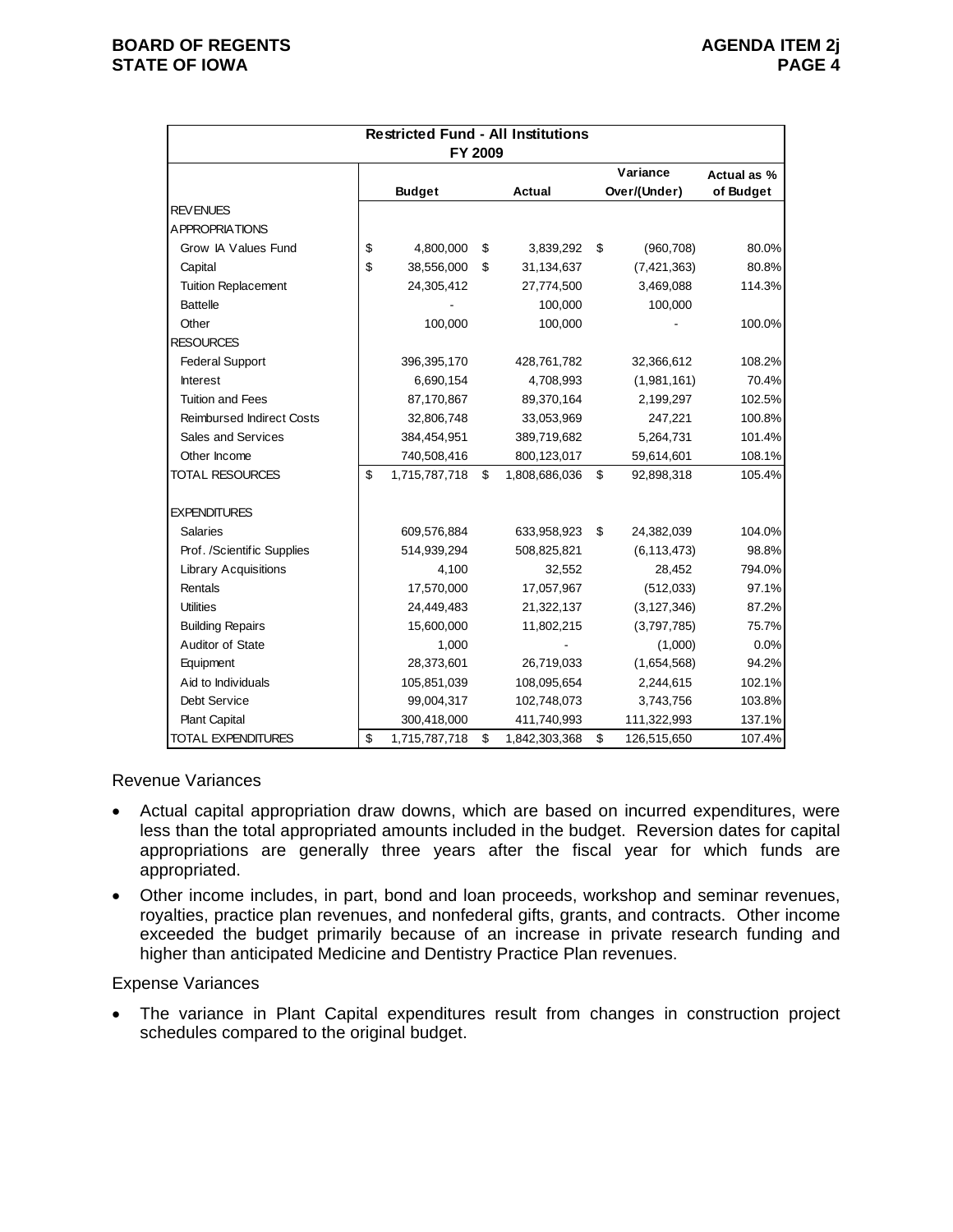|                                  | <b>Restricted Fund - All Institutions</b> |                   |                   |                   |                     |  |  |  |  |  |  |
|----------------------------------|-------------------------------------------|-------------------|-------------------|-------------------|---------------------|--|--|--|--|--|--|
|                                  |                                           | FY 2005 - FY 2009 |                   |                   |                     |  |  |  |  |  |  |
|                                  | FY 2005                                   | FY 2006           | FY 2007           | FY 2008           | FY 2009             |  |  |  |  |  |  |
| <b>REVENUES</b>                  |                                           |                   |                   |                   |                     |  |  |  |  |  |  |
| A PPROPRIATIONS                  |                                           |                   |                   |                   |                     |  |  |  |  |  |  |
| Grow IA Values Fund              |                                           | \$<br>4,800,000   | \$<br>4,800,000   | \$<br>4,800,000   | \$<br>3,839,292     |  |  |  |  |  |  |
| Capital                          | \$<br>27,287,025                          | 15,071,309        | 10,716,850        | 15,690,592        | 31,134,637          |  |  |  |  |  |  |
| <b>Tuition Replacement</b>       | 24,270,613                                | 23,336,687        | 22,588,292        | 23,870,594        | 27,774,500          |  |  |  |  |  |  |
| <b>Battelle</b>                  |                                           |                   | 17,082,224        | 1,838,113         | 100,000             |  |  |  |  |  |  |
| Other                            |                                           |                   | 50,000            | 50,000            | 100,000             |  |  |  |  |  |  |
| <b>RESOURCES</b>                 |                                           |                   |                   |                   |                     |  |  |  |  |  |  |
| <b>Federal Support</b>           | 371,506,015                               | 371,222,626       | 384,519,147       | 386,470,790       | 428,761,782         |  |  |  |  |  |  |
| <b>Interest</b>                  | 4,105,126                                 | 5,188,499         | 11,064,108        | 9,128,151         | 4,708,993           |  |  |  |  |  |  |
| Tuition and Fees                 | 66,555,091                                | 67,430,972        | 77,437,238        | 91,282,468        | 89,370,164          |  |  |  |  |  |  |
| <b>Reimbursed Indirect Costs</b> | 27,793,946                                | 27,712,297        | 27,645,682        | 29,732,454        | 33,053,969          |  |  |  |  |  |  |
| Sales and Services               | 311,939,881                               | 337,204,659       | 353,343,236       | 382,325,703       | 389,719,682         |  |  |  |  |  |  |
| Other Income                     | 632,079,604                               | 721,971,444       | 769,426,160       | 847,984,720       | 800,123,017         |  |  |  |  |  |  |
| <b>TOTAL REVENUES</b>            | \$1,465,537,301                           | \$1,573,938,493   | \$1,678,672,937   | \$1,793,173,585   | \$1,808,686,036     |  |  |  |  |  |  |
|                                  |                                           |                   |                   |                   |                     |  |  |  |  |  |  |
| <b>EXPENDITURES</b>              |                                           |                   |                   |                   |                     |  |  |  |  |  |  |
| <b>Salaries</b>                  | \$<br>499,108,907                         | \$<br>519,832,426 | \$<br>556,371,306 | \$<br>585,934,563 | \$<br>633,958,923   |  |  |  |  |  |  |
| Prof. /Scientific Supplies       | 425,079,980                               | 458,075,072       | 476,480,126       | 500,005,372       | 508,825,821         |  |  |  |  |  |  |
| <b>Library Acquisitions</b>      | 82,157                                    | 60,412            | 240,484           | 39,692            | 32,552              |  |  |  |  |  |  |
| Rentals                          | 17,328,238                                | 16,609,833        | 16,929,679        | 17,154,941        | 17,057,967          |  |  |  |  |  |  |
| <b>Utilities</b>                 | 17,521,621                                | 19,741,114        | 21,130,718        | 22,567,968        | 21,322,137          |  |  |  |  |  |  |
| <b>Building Repairs</b>          | 9,940,994                                 | 13,555,965        | 11,282,779        | 9,389,769         | 11,802,215          |  |  |  |  |  |  |
| Equipment                        | 25,982,424                                | 24,606,414        | 31,217,083        | 26,191,137        | 26,719,033          |  |  |  |  |  |  |
| Aid to Individuals               | 87,237,728                                | 88,947,205        | 94,516,314        | 101,937,082       | 108,095,654         |  |  |  |  |  |  |
| Debt Service                     | 77,287,929                                | 98,942,952        | 81,016,827        | 95,271,726        | 102,748,073         |  |  |  |  |  |  |
| <b>Plant Capital</b>             | 245,096,621                               | 259,106,314       | 270,507,891       | 281,969,821       | 411,740,993         |  |  |  |  |  |  |
| TOTAL EXPENDITURES               | \$1,404,666,599                           | \$1,499,477,707   | \$1,559,693,207   | \$1,640,462,071   | \$<br>1,842,303,368 |  |  |  |  |  |  |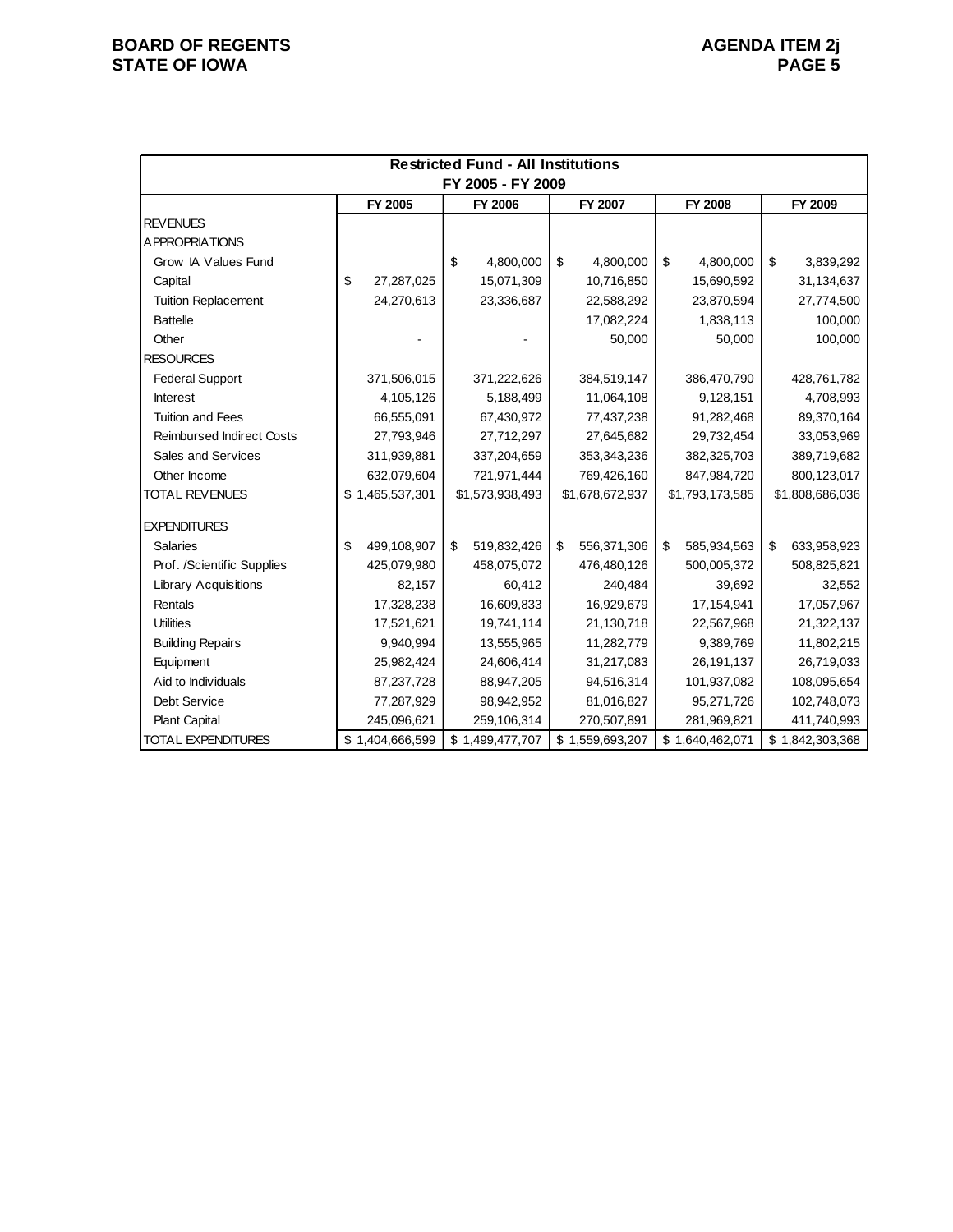#### **BOARD OF REGENTS AGENUS AGENDA ITEM 2j STATE OF IOWA ATTACHMENT A**

### **University of Iowa**

The budget-to-actual comparison below contains all general university and special purpose appropriated units except for the four hospital units, which are reported separately in a subsequent table. Expenditures for student financial aid were 20.6% of actual tuition revenues.

| University of Iowa - General Fund<br>FY 2009 |    |                                        |    |             |    |                          |                          |  |  |
|----------------------------------------------|----|----------------------------------------|----|-------------|----|--------------------------|--------------------------|--|--|
|                                              |    | <b>Board Approved</b><br><b>Budget</b> |    | Actual      |    | Variance<br>Over/(Under) | Actual as %<br>of Budget |  |  |
| <b>REVENUES</b>                              |    |                                        |    |             |    |                          |                          |  |  |
| A PPROPRIATIONS                              |    |                                        |    |             |    |                          |                          |  |  |
| General                                      | \$ | 281,480,361                            | \$ | 281,480,361 | \$ |                          | 100.0%                   |  |  |
| <b>RESOURCES</b>                             |    |                                        |    |             |    |                          |                          |  |  |
| <b>Interest</b>                              |    | 1,438,330                              |    | 61,936      |    | (1,376,394)              | 4.3%                     |  |  |
| <b>Tuition and Fees</b>                      |    | 274,337,000                            |    | 272,263,415 |    | (2,073,585)              | 99.2%                    |  |  |
| <b>Reimbursed Indirect Costs</b>             |    | 44,528,000                             |    | 45,363,862  |    | 835,862                  | 101.9%                   |  |  |
| Sales and Services                           |    | 3,237,275                              |    | 3,167,187   |    | (70,088)                 | 97.8%                    |  |  |
| Other Income                                 |    | 285,000                                |    | 211,944     |    | (73,056)                 | 74.4%                    |  |  |
| <b>TOTAL REVENUES</b>                        | \$ | 605,305,966                            | \$ | 602,548,705 | \$ | (2,757,261)              | 99.5%                    |  |  |
|                                              |    |                                        |    |             |    |                          |                          |  |  |
| <b>EXPENDITURES</b>                          |    |                                        |    |             |    |                          |                          |  |  |
| <b>Salaries</b>                              | \$ | 446,482,818                            | \$ | 441,562,693 | \$ | (4,920,125)              | 98.9%                    |  |  |
| Prof. /Scientific Supplies                   |    | 39,213,864                             |    | 34,956,489  |    | (4,257,375)              | 89.1%                    |  |  |
| <b>Library Acquisitions</b>                  |    | 13,875,000                             |    | 13,907,424  |    | 32,424                   | 100.2%                   |  |  |
| Rentals                                      |    | 1,672,500                              |    | 2,553,763   |    | 881,263                  | 152.7%                   |  |  |
| <b>Utilities</b>                             |    | 33,479,140                             |    | 30,748,310  |    | (2,730,830)              | 91.8%                    |  |  |
| <b>Building Repairs</b>                      |    | 10,503,830                             |    | 14,489,609  |    | 3,985,779                | 137.9%                   |  |  |
| Auditor of State                             |    | 609,000                                |    | 540,014     |    | (68,986)                 | 88.7%                    |  |  |
| Equipment                                    |    | 5,895,814                              |    | 7,825,119   |    | 1,929,305                | 132.7%                   |  |  |
| Aid to Individuals                           |    | 53,574,000                             |    | 55,965,284  |    | 2,391,284                | 104.5%                   |  |  |
| <b>TOTAL EXPENDITURES</b>                    | \$ | 605,305,966                            | \$ | 602,548,705 | \$ | (2,757,261)              | 99.5%                    |  |  |

The Board approved revised operating budgets for SUI in April 2009. In addition to reducing state appropriations by \$7.3 million, the amended budget increased tuition revenue projections by \$6.0 million and indirect cost reimbursements by \$0.2 million. The budget-to-actual comparisons are based on the revised budget.

Revenue Variances

- Interest income was under budget due to significantly lower than expected investment returns.
- Indirect cost recoveries were higher than projected due to the continued success of faculty in securing sponsored research support.

Expense Variances

- Reduced professional/scientific supplies and services expenditures were a direct result of the overall revenue shortfall and from collegiate reallocations to student aid and building repairs.
- Several general university facilities were offline and unoccupied during FY 2009 due to the flood, resulting in lower than projected utility costs.
- Building repairs were over budget as renovations, deferred maintenance, and fire and life safety projects were primarily funded from reallocations.

The University reallocated \$6.5 million as planned in the FY 2009 budget. Reallocated funds were primarily directed to support salary and related benefit cost increases, investment in faculty, and renewing environments for learning and research.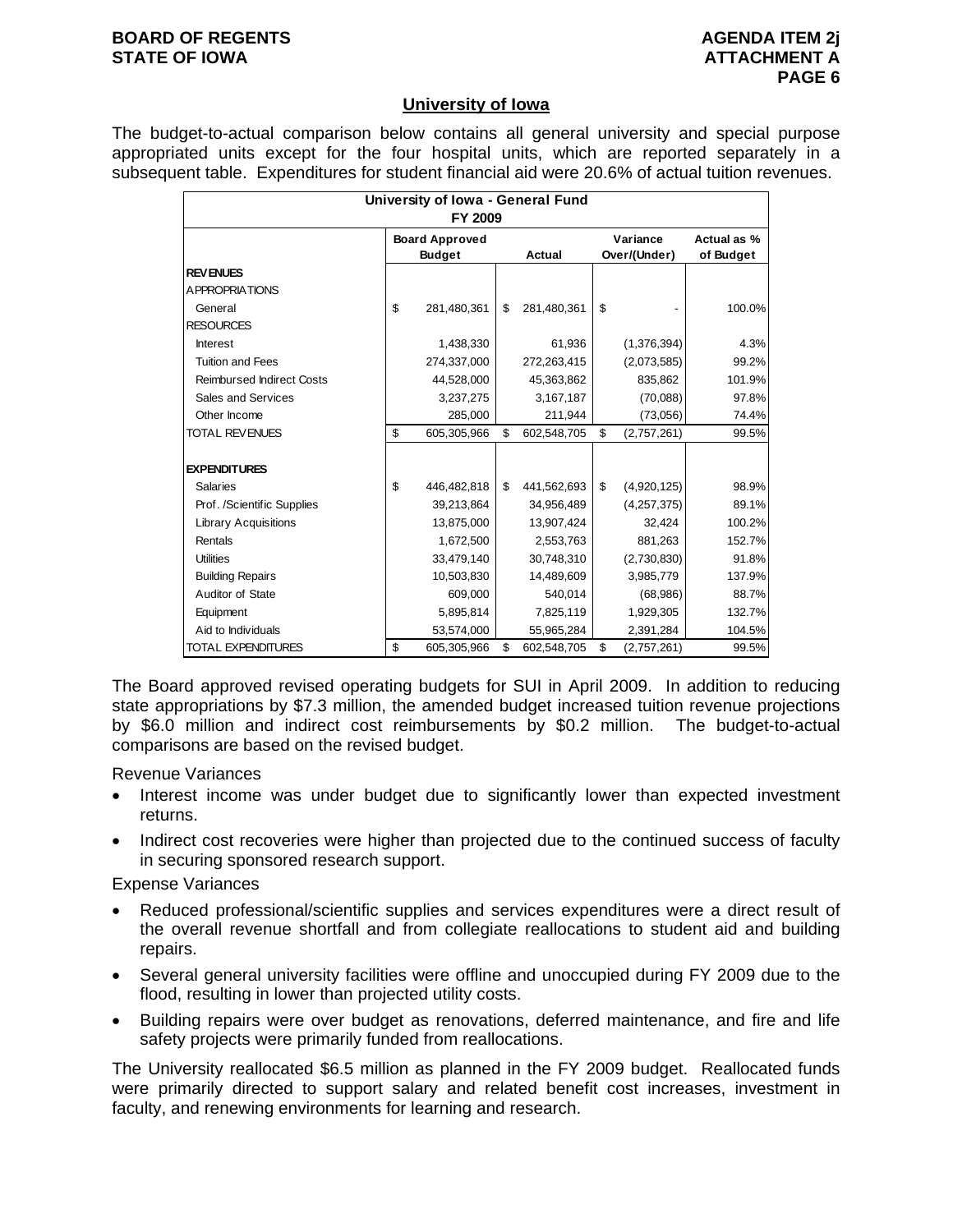|                                  |                   | University of Iowa - General Fund<br>FY 2005 - FY 2009 |                     |                   |                   |
|----------------------------------|-------------------|--------------------------------------------------------|---------------------|-------------------|-------------------|
|                                  | FY 2005           | FY 2006                                                | FY 2007             | FY 2008           | FY 2009           |
| <b>University Approp. Units</b>  |                   |                                                        |                     |                   |                   |
| <b>REVENUES</b>                  |                   |                                                        |                     |                   |                   |
| <b>General Appropriations</b>    | \$<br>230,890,826 | \$<br>240,798,782                                      | \$<br>245,315,657   | \$<br>269,684,579 | \$<br>281,480,361 |
| <b>RESOURCES</b>                 |                   |                                                        |                     |                   |                   |
| <b>Interest</b>                  | 1,256,224         | 1,734,478                                              | 1,636,690           | 1,787,590         | 61,936            |
| <b>Tuition and Fees</b>          | 205,859,598       | 216,255,301                                            | 238,501,514         | 252,315,603       | 272,263,415       |
| <b>Reimbursed Indirect Costs</b> | 40,532,209        | 40,453,400                                             | 41,506,639          | 43,150,431        | 45,363,862        |
| Sales and Services               | 2,708,498         | 2,782,350                                              | 3,039,595           | 3,001,354         | 3,167,187         |
| Other Income                     | 232,902           | 206,005                                                | 177,244             | 286,987           | 211,944           |
| <b>TOTAL REVENUES</b>            | \$<br>481,480,257 | \$<br>502,230,316                                      | \$<br>530, 177, 339 | \$<br>570,226,544 | \$<br>602,548,705 |
| <b>EXPENDITURES</b>              |                   |                                                        |                     |                   |                   |
| <b>Salaries</b>                  | \$<br>363,073,296 | \$<br>375,171,480                                      | \$<br>391,427,060   | \$<br>418,912,211 | \$<br>441,562,693 |
| Prof. /Scientific Supplies       | 34,875,636        | 35,032,547                                             | 35,940,045          | 36,953,256        | 34,956,489        |
| <b>Library Acquisitions</b>      | 11,527,245        | 11,934,494                                             | 12,554,881          | 13,160,870        | 13,907,424        |
| Rentals                          | 1,386,085         | 1,036,003                                              | 1,754,887           | 2,103,853         | 2,553,763         |
| <b>Utilities</b>                 | 21,187,377        | 23,695,465                                             | 27,079,652          | 29,624,657        | 30,748,310        |
| <b>Building Repairs</b>          | 6,854,369         | 9,129,400                                              | 9,373,260           | 11,252,886        | 14,489,609        |
| Auditor of State                 | 401,274           | 467,037                                                | 454,659             | 486,434           | 540,014           |
| Equipment                        | 4,780,219         | 5,975,055                                              | 7,107,041           | 9,049,763         | 7,825,119         |
| Aid to Individuals               | 37,394,756        | 39,788,835                                             | 44,485,854          | 48,682,614        | 55,965,284        |
| <b>TOTAL EXPENDITURES</b>        | \$<br>481,480,257 | \$<br>502,230,316                                      | \$<br>530, 177, 339 | \$<br>570,226,544 | \$<br>602,548,705 |

The table below contains the FY 2009 budget to actual consolidated comparison for UIHC, Psychiatric Hospital, Specialized Child Health Services (SCHS), and the Center for Disabilities and Development (CDD).

| University of Iowa - Health Care Appropriated Units<br>FY 2009 |    |                                                  |    |             |    |                          |                          |  |  |  |
|----------------------------------------------------------------|----|--------------------------------------------------|----|-------------|----|--------------------------|--------------------------|--|--|--|
|                                                                |    | <b>Board Approved</b><br><b>Budget</b><br>Actual |    |             |    | Variance<br>Over/(Under) | Actual as %<br>of Budget |  |  |  |
| <b>REVENUES</b>                                                |    |                                                  |    |             |    |                          |                          |  |  |  |
| A PPROPRIATIONS                                                |    |                                                  |    |             |    |                          |                          |  |  |  |
| General                                                        | \$ | 70,914,469                                       | \$ | 66,763,498  | \$ | (4, 150, 971)            | 94.1%                    |  |  |  |
| <b>RESOURCES</b>                                               |    |                                                  |    |             |    |                          |                          |  |  |  |
| <b>Federal Support</b>                                         |    | 2,382,164                                        |    | 905,363     |    | (1,476,801)              | 38.0%                    |  |  |  |
| <b>Reimbursed Indirect Costs</b>                               |    | 4,024,400                                        |    | 4,976,423   |    | 952,023                  | 123.7%                   |  |  |  |
| Sales and Services                                             |    | 815,241,824                                      |    | 793,364,878 |    | (21,876,946)             | 97.3%                    |  |  |  |
| Other Income                                                   |    | 2,765,392                                        |    | 1,198,442   |    | (1,566,950)              | 43.3%                    |  |  |  |
| <b>TOTAL REVENUES</b>                                          | \$ | 895,328,249                                      | \$ | 867,208,604 | \$ | (28, 119, 645)           | 96.9%                    |  |  |  |
| <b>EXPENDITURES</b>                                            |    |                                                  |    |             |    |                          |                          |  |  |  |
| <b>Salaries</b>                                                | \$ | 589,258,784                                      | \$ | 567,287,610 | \$ | (21, 971, 174)           | 96.3%                    |  |  |  |
| Prof. /Scientific Supplies                                     |    | 276,564,365                                      |    | 268,533,335 |    | (8,031,030)              | 97.1%                    |  |  |  |
| Rentals                                                        |    | 5,354,300                                        |    | 6,102,577   |    | 748,277                  | 114.0%                   |  |  |  |
| <b>Utilities</b>                                               |    | 24,150,800                                       |    | 24,202,456  |    | 51,656                   | 100.2%                   |  |  |  |
| TOTAL EXPENDITURES                                             | \$ | 895,328,249                                      | \$ | 866,125,978 | \$ | (29,202,271)             | 96.7%                    |  |  |  |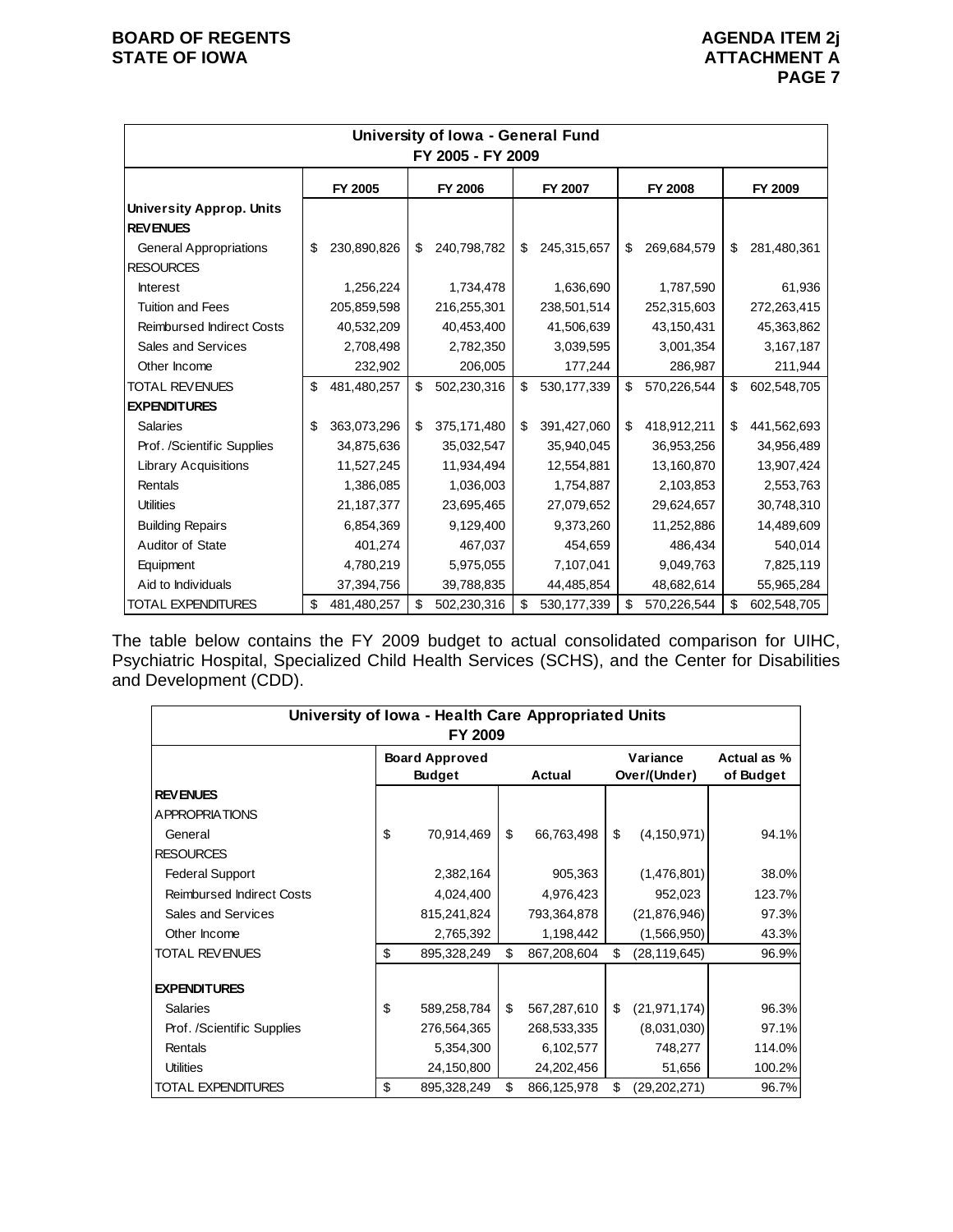The amended budgets approved by the Board in April 2009 reduced state appropriations for SCHS and CDD by a combined \$0.2 million. The budget-to-actual comparisons for the health care appropriated units are based on the revised budgets.

Revenue Variances

- Actual health care appropriations were less than the budget due to the timing of cash receipts as only \$31.8 million of the \$36.0 million IowaCare supplemental appropriation was received in FY 2009. An additional \$9.4 million in receipts is anticipated in FY 2010 for services provided in FY 2009.
- Federal support was under budget due to a delay in the receipt of grant funding.
- Due to the downturn in the economy and significant change in the patient payor mix, sales and services revenue was less than the budget. Reductions in patient volume for elective, non-urgent services also contributed to the shortfall. UIHC implemented aggressive cost reduction efforts to offset the revenue shortage.

- The decline in patient revenue resulted in an aggressive plan to reduce salary costs in comparison to the budget. The plan included the establishment of a hiring board to review all requests for new and replacement staff, reductions in overtime usage, salary reductions by senior leadership, and productivity monitoring by flexing staff with changes in volume.
- Professional and scientific supplies and services were less than the budget due to cost reduction efforts on supply chain initiatives to achieve volume discounts and best pricing for contracts, elimination of free parking for outpatients, closure of specific dining services, elimination of non-critical travel, and deferred replacement of non-critical equipment.

|                                  | University of Iowa - Health Care Appropriated Units |             |    |             |    |             |    |                |    |             |  |  |
|----------------------------------|-----------------------------------------------------|-------------|----|-------------|----|-------------|----|----------------|----|-------------|--|--|
| FY 2005 - FY 2009                |                                                     |             |    |             |    |             |    |                |    |             |  |  |
|                                  |                                                     | FY 2005     |    | FY 2006     |    | FY 2007     |    | <b>FY 2008</b> |    | FY 2009     |  |  |
| <b>REVENUES</b>                  |                                                     |             |    |             |    |             |    |                |    |             |  |  |
| <b>General Appropriations</b>    | \$                                                  | 41,339,971  | \$ | 41,339,971  | \$ | 53,322,208  | \$ | 55,417,370     | \$ | 66,763,498  |  |  |
| <b>Federal Support</b>           |                                                     | 4,013,152   |    | 2,266,866   |    | 3,625,184   |    | 869,003        |    | 905,363     |  |  |
| <b>Reimbursed Indirect Costs</b> |                                                     | 3,518,997   |    | 3,670,010   |    | 3,734,113   |    | 3,937,027      |    | 4,976,423   |  |  |
| Sales and Services               |                                                     | 596,893,501 |    | 639,109,241 |    | 660,263,975 |    | 728,365,734    |    | 793,364,878 |  |  |
| Other Income                     |                                                     | 701,933     |    | 1,082,880   |    | 951,834     |    | 1,644,724      |    | 1,198,442   |  |  |
| <b>TOTAL REVENUES</b>            | \$                                                  | 646,467,554 | \$ | 687,468,968 | \$ | 721,897,314 | \$ | 790,233,858    | \$ | 867,208,604 |  |  |
| <b>EXPENDITURES</b>              |                                                     |             |    |             |    |             |    |                |    |             |  |  |
| <b>Salaries</b>                  | \$                                                  | 383,897,769 | \$ | 410,139,780 | \$ | 448,524,004 | \$ | 505,642,104    | \$ | 567,287,610 |  |  |
| Prof. /Scientific Supplies       |                                                     | 239,611,559 |    | 235,378,043 |    | 226,885,463 |    | 257,818,806    |    | 268,533,335 |  |  |
| Rentals                          |                                                     | 4,738,925   |    | 4,733,507   |    | 4,522,141   |    | 5,414,105      |    | 6,102,577   |  |  |
| <b>Utilities</b>                 |                                                     | 17,350,149  |    | 18,304,048  |    | 19,052,273  |    | 22,006,349     |    | 24,202,456  |  |  |
| <b>Building Repairs</b>          |                                                     | 88,428      |    | 18,072,297  |    | 21,347,400  |    | 17,730         |    |             |  |  |
| Equipment                        |                                                     | 64,217      |    | 1,057,598   |    | 37,446      |    | 8,190          |    |             |  |  |
| TOTAL EXPENDITURES               | \$                                                  | 645,751,047 | \$ | 687,685,273 | \$ | 720,368,727 | \$ | 790,907,284    | \$ | 866,125,978 |  |  |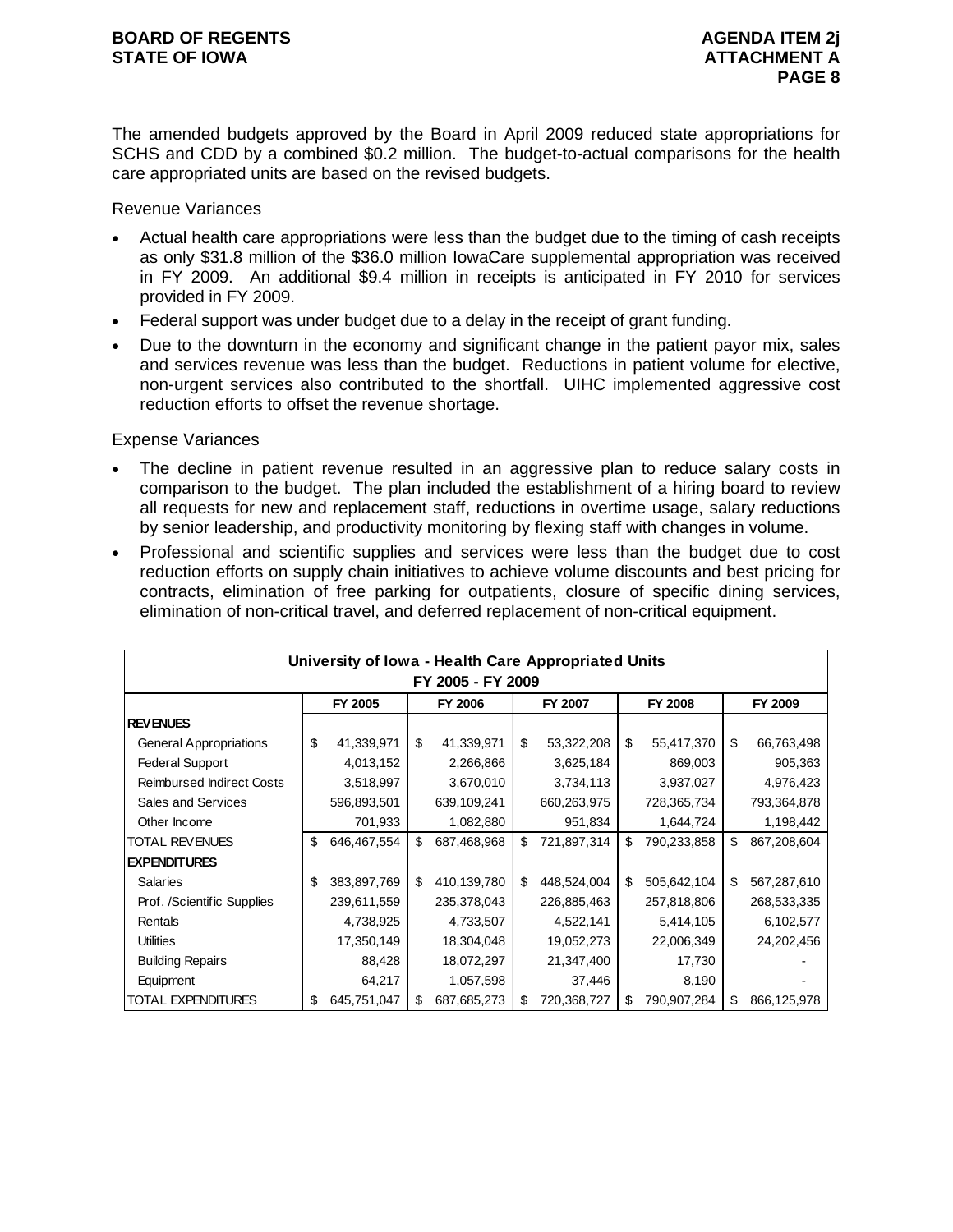|                                                  |                          | <b>University of Iowa Athletics</b> |    |               |            |         |
|--------------------------------------------------|--------------------------|-------------------------------------|----|---------------|------------|---------|
|                                                  | FY 2009<br><b>Budget</b> |                                     |    | FY 2009       | Variance   |         |
|                                                  |                          |                                     |    | Actual        | Over/Under | Percent |
| <b>Revenues</b>                                  |                          |                                     |    |               |            |         |
| Sports Income                                    | \$                       | 22,433,800                          | \$ | 22,291,981 \$ | (141, 819) | 99.4%   |
| Alumni / Foundation / Corp Support / Sponsorship |                          | 12,117,052                          |    | 13,322,998    | 1,205,946  | 110.0%  |
| Athletic Conference / NCAA Support               |                          | 19,088,000                          |    | 19,145,182    | 57,182     | 100.3%  |
| University Student Financial Aid Set Aside       |                          | 840,000                             |    | 840,000       | 0          | 100.0%  |
| <b>Student Fees</b>                              |                          | 1,500,000                           |    | 525,941       | (974, 059) | 35.1%   |
| Other Income                                     |                          | 10,183,475                          |    | 9,211,456     | (972,019)  | 90.5%   |
| Total Revenues                                   | \$                       | 66,162,327                          | \$ | 65,337,558 \$ | (824,769)  | 98.8%   |
| Expenses                                         |                          |                                     |    |               |            |         |
| Men's Sports                                     | \$                       | 23,982,476                          | \$ | 23,757,103 \$ | (225, 373) | 99.1%   |
| Women's Sports                                   |                          | 10,663,837                          |    | 10,680,382    | 16.545     | 100.2%  |
| Other Expenses                                   |                          | 31,516,014                          |    | 30,900,073    | (615, 941) | 98.0%   |
| <b>Total Expenses</b>                            | \$                       | 66,162,327                          | S  | 65,337,558 \$ | (824, 769) | 98.8%   |

Revenue Variances

- An increase in football revenue from ticket sales, higher settlements from away games, and higher parking fees was offset by lower than projected ticket sales and discounted prices for men's basketball.
- Additional foundation funds were needed to balance the budget resulting from low men's basketball ticket sales and low interest earnings on investments.
- Student fees of \$1 million were transferred from athletics to Recreational Services for joint projects.
- Other income was less than the budget due to lower than projected interest earnings on investments.

Expense Variances

 Other athletic expenses under budget since athletics transferred student fee revenue to Recreational Services and thus did not make a contribution from expenses.

|                              |              | University of Iowa Athletics |              |    |                |    |            |  |  |  |  |
|------------------------------|--------------|------------------------------|--------------|----|----------------|----|------------|--|--|--|--|
| FY 2005-FY 2009              |              |                              |              |    |                |    |            |  |  |  |  |
|                              | FY 2005      | <b>FY 2006</b>               | FY 2007      |    | <b>FY 2008</b> |    | FY 2009    |  |  |  |  |
| Revenues                     |              |                              |              |    |                |    |            |  |  |  |  |
| Sports Income                | \$19,274,254 | \$20,313,247                 | \$22,133,117 | \$ | 20,787,018     | \$ | 22,291,981 |  |  |  |  |
| Alumni / Foundation /        |              |                              |              |    |                |    |            |  |  |  |  |
| Corp Support / Sponsorship   | 4,250,048    | 5,950,453                    | 11,560,784   |    | 11,955,735     |    | 13,322,998 |  |  |  |  |
| Athletic Conference /        |              |                              |              |    |                |    |            |  |  |  |  |
| <b>NCAA Support</b>          | 10,535,131   | 10,636,553                   | 14,037,605   |    | 18,781,140     |    | 19,145,182 |  |  |  |  |
| Gen Univ Supp/Financial Aid* | 1,923,359    | 1,673,359                    | 1,573,359    |    | 800,000        |    | 840,000    |  |  |  |  |
| <b>Student Fees</b>          | 1,505,016    | 1,495,060                    | 1,494,706    |    | 1,487,795      |    | 525,941    |  |  |  |  |
| Other Income                 | 5,959,356    | 6,467,252                    | 9,221,578    |    | 9,359,640      |    | 9,211,456  |  |  |  |  |
| Total Income                 | \$43,447,164 | \$46,535,924                 | \$60,021,149 | \$ | 63,171,328     | \$ | 65,337,558 |  |  |  |  |
| Expenses                     |              |                              |              |    |                |    |            |  |  |  |  |
| Men's Sports                 | \$18,322,389 | \$20,134,758                 | \$22,161,498 | \$ | 21,897,146     | \$ | 23,757,103 |  |  |  |  |
| Women's Sports               | 8,209,067    | 8,632,747                    | 9,353,857    |    | 10,224,129     |    | 10,680,382 |  |  |  |  |
| Other Expenses               | 16,677,883   | 17,668,420                   | 28,505,794   |    | 30,682,753     |    | 30,900,073 |  |  |  |  |
| Total Expenses               | \$43,209,339 | \$46,435,925                 | \$60,021,149 | \$ | 62,804,028     | \$ | 65,337,558 |  |  |  |  |

\*direct general university support for athletics w as eliminated beginning in FY 2008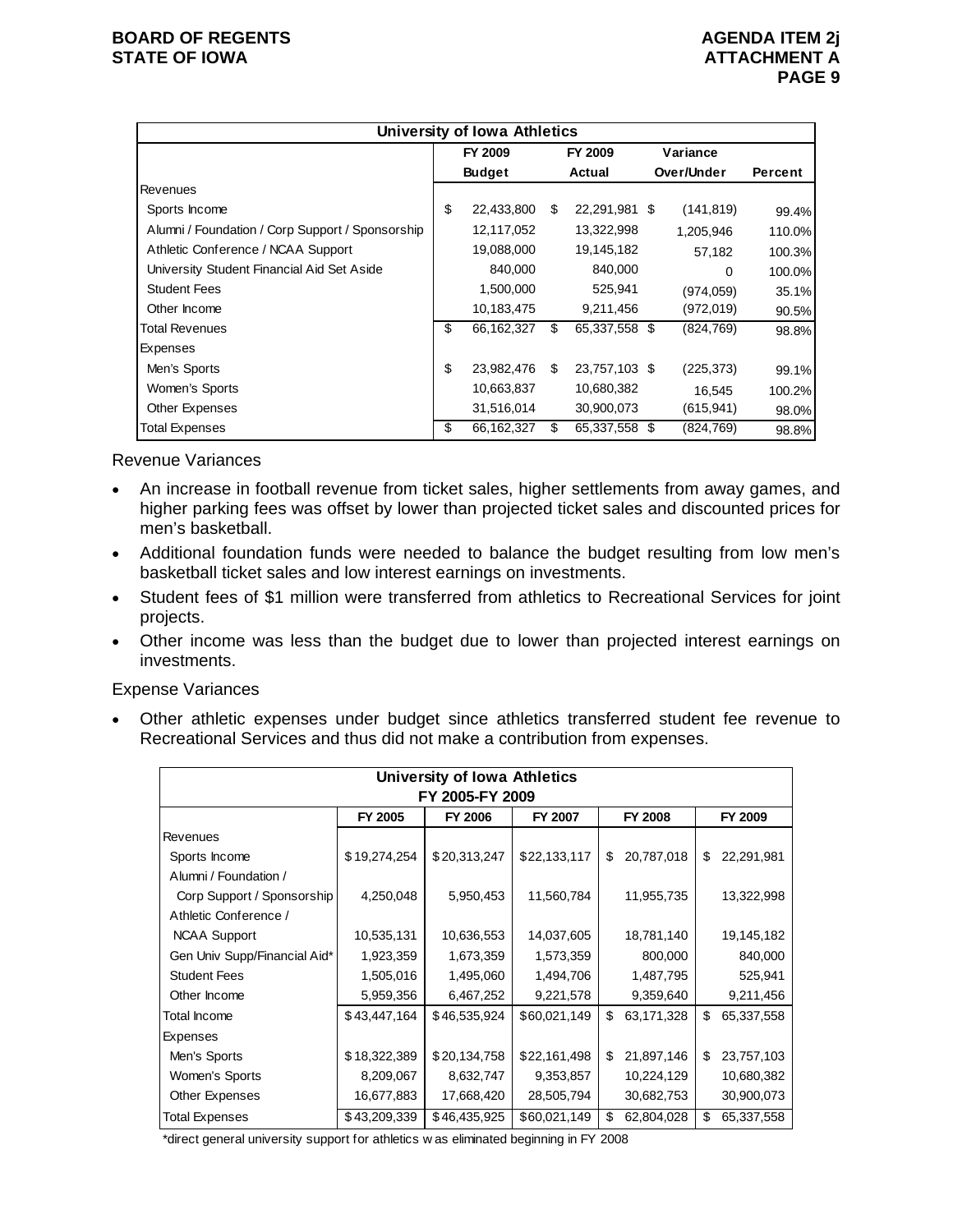| University of Iowa Residence System - FY 2009 |               |                                    |               |        |  |  |  |  |  |  |
|-----------------------------------------------|---------------|------------------------------------|---------------|--------|--|--|--|--|--|--|
|                                               | <b>Budget</b> | Variance<br>Actual<br>Over/(Under) |               |        |  |  |  |  |  |  |
| Revenues                                      | \$46.497.647  | \$46.437.517                       | $($ \$60,130) | 99.9%  |  |  |  |  |  |  |
| Expenditures                                  | 33,918,326    | 34.194.597                         | \$276.271     | 100.8% |  |  |  |  |  |  |
| Debt Service                                  | 4,977,426     | 4,977,426                          |               | 100.0% |  |  |  |  |  |  |
| <b>Mandatory Transfers</b>                    | 600.000       | 600.000                            |               | 100.0% |  |  |  |  |  |  |
| Net Revenues                                  | 7.001.895     | 6.665.494                          | (\$336,401)   | 95.2%  |  |  |  |  |  |  |
| Net Revenues as % of Gross Revenue            | 15.1%         | 14.4%                              |               |        |  |  |  |  |  |  |

Revenues from the SUI Residence System were 99.9% of budget. Contract residence hall room and board revenues in excess of budget were offset by reductions in investment income and the unavailability of 76 units from University Apartments damaged in the 2008 flood.

Total expenditures exceeded the budget by approximately \$276,000. Salary and utility costs less than the budget were negated by higher than budgeted costs for food and repairs/ maintenance. Lower salaries and related costs resulted from numerous vacancies in custodial operations and general administration. Higher than projected food prices combined with increased volume at the marketplaces resulted in actuals exceeding the budget. Beginning in FY 2009, painting costs were no longer charged to the Improvement Fund but were included as an operating expense, which resulted in higher than budgeted repairs and maintenance costs.

| University of Iowa - Residence System<br>FY 2005 - FY 2009        |                 |              |                 |                 |                 |  |  |  |  |  |
|-------------------------------------------------------------------|-----------------|--------------|-----------------|-----------------|-----------------|--|--|--|--|--|
| FY 2005<br>FY 2006<br>FY 2007<br>FY 2008<br>FY 2009               |                 |              |                 |                 |                 |  |  |  |  |  |
| Revenues                                                          | \$39,260,980    | \$40.909.930 | \$43,963,474    | \$45,109,482    | \$46.437.517    |  |  |  |  |  |
| <b>Expenditures for Operations</b>                                | 28,097,366      | 29,202,713   | 30,406,591      | 30,870,381      | 34,194,597      |  |  |  |  |  |
| Debt Service and Mandatory Transfers                              | 6,624,733       | 6,629,008    | 6,598,195       | 5,568,395       | 5,577,426       |  |  |  |  |  |
| Net Revenues after Debt Service and<br><b>Mandatory Transfers</b> | \$<br>4,538,881 | \$5,078,209  | 6,958,688<br>\$ | \$<br>8,670,706 | 6,665,494<br>\$ |  |  |  |  |  |
| Net Revenues as % of Gross Revenue                                | 11.6%           | 12.4%        | 15.8%           | 19.2%           | 14.4%           |  |  |  |  |  |

The residence system annual report is available in the Board Office and provides information on various aspects of the University of Iowa residence system for FY 2009. The report includes enrollment data, residence hall and apartment utilization, and financial information. The annual report also contains Fall 2009 enrollment and occupancy information. While the table below reflects a smaller Fall 2009 lower division student enrollment and total student occupancy compared to Fall 2008, Fall 2009 residence hall occupancy continues to exceed operating capacity.

| University of Iowa Residence System |                                                            |        |        |         |  |  |  |  |  |  |  |
|-------------------------------------|------------------------------------------------------------|--------|--------|---------|--|--|--|--|--|--|--|
|                                     | <b>Fall 2008</b><br><b>Fall 2009</b><br>% Change<br>Change |        |        |         |  |  |  |  |  |  |  |
| <b>Total University Enrollment</b>  | 30,561                                                     | 30,328 | $-233$ | $-0.8%$ |  |  |  |  |  |  |  |
| Low er Division                     | 9.592                                                      | 9.387  | $-205$ | $-2.1%$ |  |  |  |  |  |  |  |
| Low er Div as % of Total            | 31.4%                                                      | 31.0%  |        |         |  |  |  |  |  |  |  |
| <b>Total Occupancy</b>              | 6.147                                                      | 6.133  | $-14$  | $-0.2%$ |  |  |  |  |  |  |  |
| Occupancy as a                      |                                                            |        |        |         |  |  |  |  |  |  |  |
| % of Enrollment                     | 20.1%                                                      | 20.2%  |        |         |  |  |  |  |  |  |  |

The outstanding revenue bond obligations for the University of Iowa residence system as of June 30, 2009, were \$48,520,000.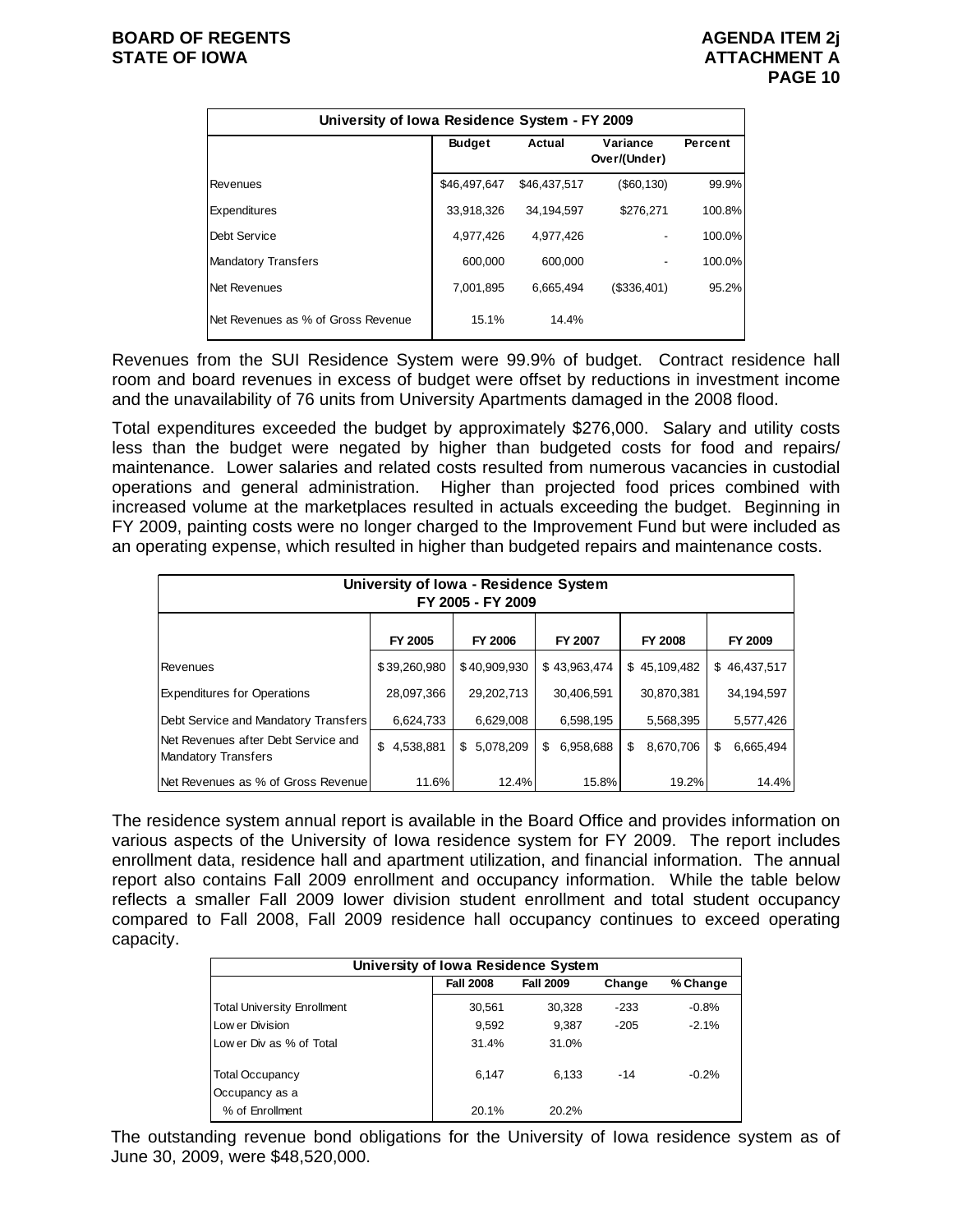#### **BOARD OF REGENTS AGENUS AGENDA ITEM 2j STATE OF IOWA** AND **ATTACHMENT B**

### **Iowa State University**

The budget-to-actual comparison below contains all general university and special purpose appropriated units. Expenditures for student financial aid were 25.5% of actual tuition revenues.

|                                  | Iowa State University - General Fund |                       |    |               |    |                |                |  |  |  |
|----------------------------------|--------------------------------------|-----------------------|----|---------------|----|----------------|----------------|--|--|--|
|                                  | FY 2009                              |                       |    |               |    |                |                |  |  |  |
|                                  |                                      | <b>Board Approved</b> |    |               |    | Variance       | Actual as % of |  |  |  |
|                                  |                                      | <b>Budget</b>         |    | <b>Actual</b> |    | Over/(Under)   | <b>Budget</b>  |  |  |  |
| <b>REV ENUES</b>                 |                                      |                       |    |               |    |                |                |  |  |  |
| A PPROPRIATIONS                  |                                      |                       |    |               |    |                |                |  |  |  |
| General                          | \$                                   | 276,483,152           |    | \$276,483,151 | \$ | (1)            | 100.0%         |  |  |  |
| <b>RESOURCES</b>                 |                                      |                       |    |               |    |                |                |  |  |  |
| <b>Federal Support</b>           |                                      | 12,828,617            |    | 12,828,617    |    |                | 100.0%         |  |  |  |
| <b>Interest</b>                  |                                      | 1,100,000             |    | 1,301,018     |    | 201,018        | 118.3%         |  |  |  |
| <b>Tuition and Fees</b>          |                                      | 211,397,000           |    | 211,130,075   |    | (266, 925)     | 99.9%          |  |  |  |
| <b>Reimbursed Indirect Costs</b> |                                      | 16,000,000            |    | 16,804,534    |    | 804,534        | 105.0%         |  |  |  |
| Other Income                     |                                      | 2,200,000             |    | 2,239,390     |    | 39,390         | 101.8%         |  |  |  |
| <b>TOTAL REVENUES</b>            | \$                                   | 520,008,769           | \$ | 520,786,785   | \$ | 778,016        | 100.1%         |  |  |  |
|                                  |                                      |                       |    |               |    |                |                |  |  |  |
| <b>EXPENDITURES</b>              |                                      |                       |    |               |    |                |                |  |  |  |
| Salaries                         | \$                                   | 367,508,915           |    | \$369,387,807 | \$ | 1,878,892      | 100.5%         |  |  |  |
| Prof. /Scientific Supplies       |                                      | 52,224,854            |    | 40,857,434    |    | (11, 367, 420) | 78.2%          |  |  |  |
| <b>Library Acquisitions</b>      |                                      | 10,000,000            |    | 12,493,675    |    | 2,493,675      | 124.9%         |  |  |  |
| Rentals                          |                                      | 1,549,000             |    | 1,649,521     |    | 100,521        | 106.5%         |  |  |  |
| <b>Utilities</b>                 |                                      | 29,158,000            |    | 23,496,951    |    | (5,661,049)    | 80.6%          |  |  |  |
| <b>Building Repairs</b>          |                                      | 4,900,000             |    | 14,347,995    |    | 9,447,995      | 292.8%         |  |  |  |
| Auditor of State                 |                                      | 450,000               |    | 469,224       |    | 19,224         | 104.3%         |  |  |  |
| Equipment                        |                                      | 3,961,000             |    | 3,512,242     |    | (448, 758)     | 88.7%          |  |  |  |
| Aid to Individuals               |                                      | 50,257,000            |    | 53,769,249    |    | 3,512,249      | 107.0%         |  |  |  |
| <b>TOTAL EXPENDITURES</b>        | \$                                   | 520,008,769           | \$ | 519,984,098   | \$ | (24, 671)      | 100.0%         |  |  |  |

The Board approved revised operating budgets for ISU in April 2009. In addition to reducing state appropriations by \$7.2 million, the amended budget increased tuition revenue projections by \$7.5 million and indirect cost reimbursements by \$0.6 million. The budget-to-actual comparisons are based on the revised budget.

#### Revenue Variances

- Interest income exceeded the budget due to a conservative interest rate forecast.
- Indirect cost reimbursements exceeded the budget resulting from the success in securing additional sponsored research funding.

- Professional and scientific supplies/services expenditures were reduced in response to the mid-year appropriation reductions.
- Library acquisitions were above budget to optimize pricing contracts that expired at the end of the fiscal year.
- Utilities were significantly under budget since the higher rates forecasted at the time of budget development did not materialize throughout the year.
- Building repairs exceeded the budget since the University obligated additional tuition revenue for deferred maintenance projects.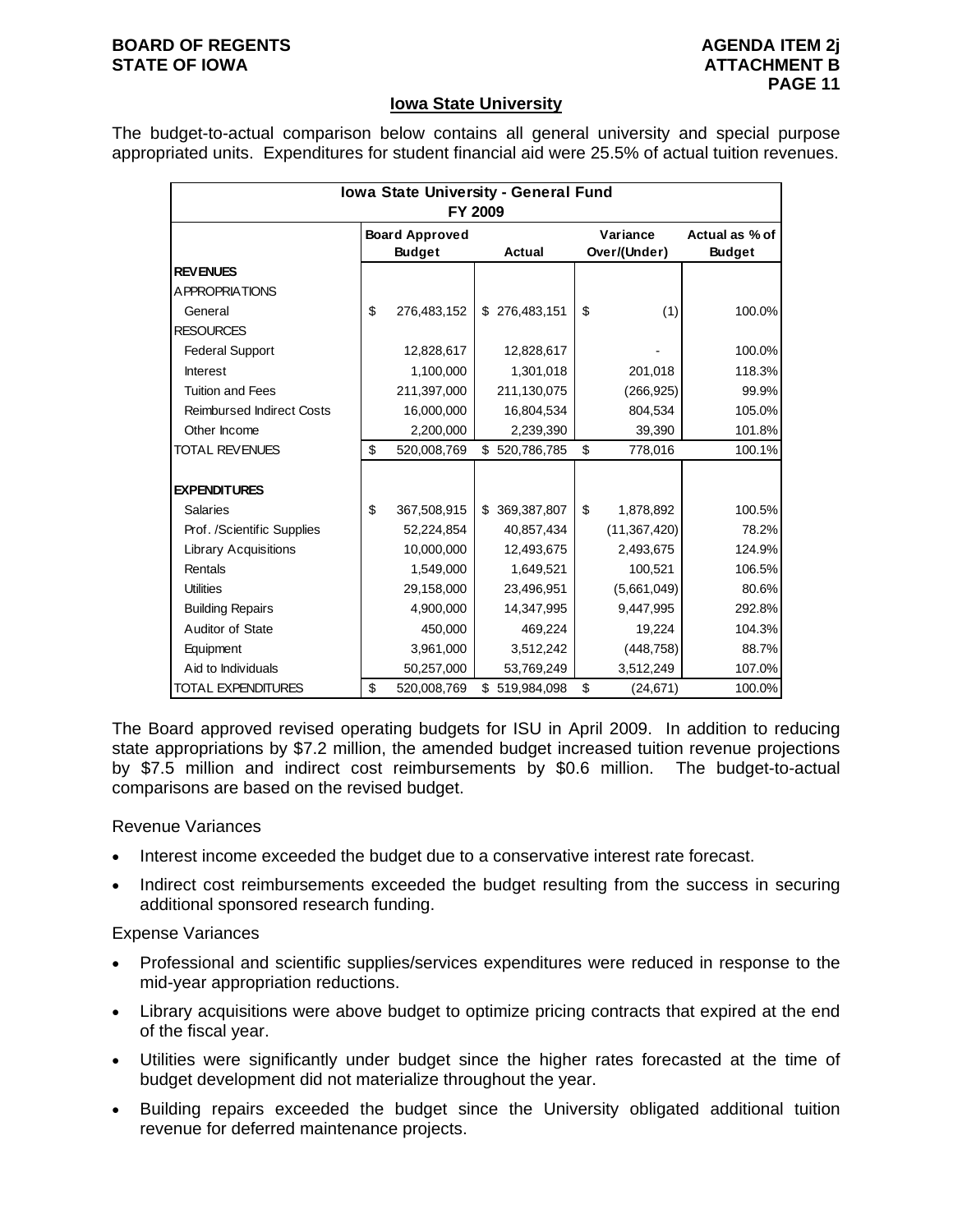# **BOARD OF REGENTS AGENDA ITEM 2j** STATE OF IOWA **ATTACHMENT B**

The University reallocated \$4.8 million as planned in the FY 2009 budget. Reallocated funds were primarily directed to support faculty and staff salaries, initiate new curriculum choices to meet student demand, support agricultural research, and strengthen the reputation and impact of ISU's premier programs.

|                                  | Iowa State University - General Fund |                   |               |               |               |  |  |  |  |
|----------------------------------|--------------------------------------|-------------------|---------------|---------------|---------------|--|--|--|--|
|                                  |                                      | FY 2005 - FY 2009 |               |               |               |  |  |  |  |
|                                  |                                      |                   |               |               |               |  |  |  |  |
|                                  | FY 2005                              | FY 2006           | FY 2007       | FY 2008       | FY 2009       |  |  |  |  |
| <b>REVENUES</b>                  |                                      |                   |               |               |               |  |  |  |  |
| <b>General Appropriations</b>    | \$227,076,265                        | \$236,683,979     | \$242,163,980 | \$267,358,107 | \$276,483,151 |  |  |  |  |
| <b>RESOURCES</b>                 |                                      |                   |               |               |               |  |  |  |  |
| <b>Federal Support</b>           | 12,925,373                           | 12,925,373        | 12,925,373    | 12,828,617    | 12,828,617    |  |  |  |  |
| <b>Interest</b>                  | 1,014,191                            | 1,245,510         | 1,841,285     | 2,056,558     | 1,301,018     |  |  |  |  |
| <b>Tuition and Fees</b>          | 165,014,548                          | 167,936,304       | 178,480,410   | 191,094,747   | 211,130,075   |  |  |  |  |
| <b>Reimbursed Indirect Costs</b> | 17,274,007                           | 17,879,167        | 17,060,230    | 18,174,171    | 16,804,534    |  |  |  |  |
| Sales and Services               | 10,713                               |                   |               |               |               |  |  |  |  |
| Other Income                     | 1,536,252                            | 1,522,180         | 1,648,738     | 1,656,972     | 2,239,390     |  |  |  |  |
| <b>TOTAL REVENUES</b>            | \$424,851,349                        | \$438,192,513     | \$454,120,016 | \$493,169,172 | \$520,786,785 |  |  |  |  |
|                                  |                                      |                   |               |               |               |  |  |  |  |
| <b>EXPENDITURES</b>              |                                      |                   |               |               |               |  |  |  |  |
| <b>Salaries</b>                  | \$309,619,528                        | \$323,038,030     | \$331,956,332 | \$346,245,077 | \$369,387,807 |  |  |  |  |
| Prof. /Scientific Supplies       | 31,014,207                           | 31,105,568        | 31,822,892    | 34,426,124    | 40,857,434    |  |  |  |  |
| <b>Library Acquisitions</b>      | 8,618,871                            | 8,902,407         | 9,517,527     | 9,397,518     | 12,493,675    |  |  |  |  |
| Rentals                          | 927,464                              | 1,071,854         | 1,116,240     | 1,353,289     | 1,649,521     |  |  |  |  |
| <b>Utilities</b>                 | 21,918,219                           | 23,054,938        | 23,090,653    | 24,824,022    | 23,496,951    |  |  |  |  |
| <b>Building Repairs</b>          | 10,896,405                           | 6,856,867         | 4,071,010     | 13,710,926    | 14,347,995    |  |  |  |  |
| Auditor of State                 | 471,380                              | 388,488           | 390,847       | 426,040       | 469,224       |  |  |  |  |
| Equipment                        | 3,472,696                            | 4,237,968         | 2,056,206     | 5,141,081     | 3,512,242     |  |  |  |  |
| Aid to Individuals               | 37,879,100                           | 39,541,865        | 41,765,050    | 47,099,253    | 53,769,249    |  |  |  |  |
| <b>TOTAL EXPENDITURES</b>        | \$424,817,870                        | \$438,197,985     | \$445,786,757 | \$482,623,330 | \$519,984,098 |  |  |  |  |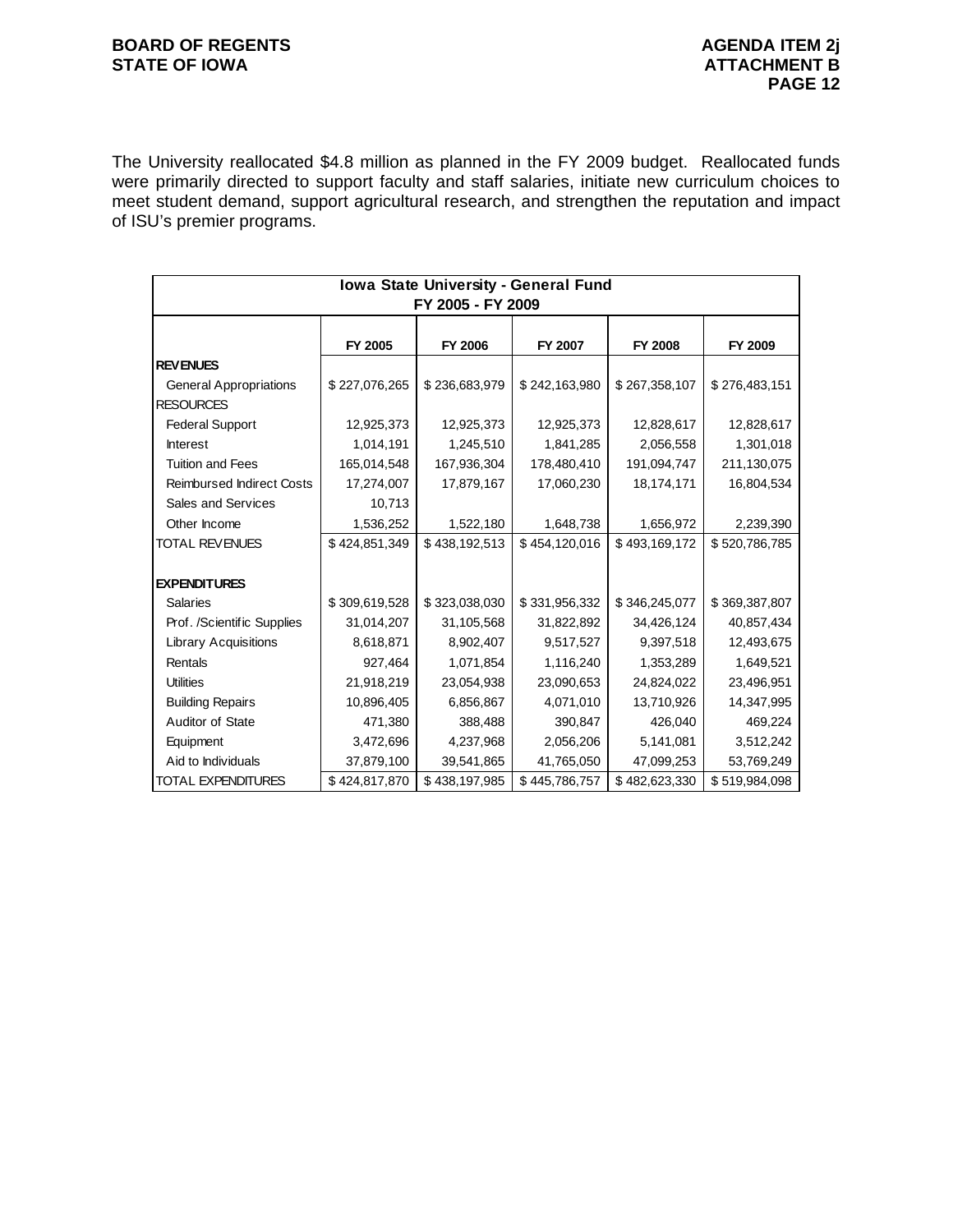| <b>Iowa State University Athletics</b>           |    |               |     |               |  |               |         |  |  |
|--------------------------------------------------|----|---------------|-----|---------------|--|---------------|---------|--|--|
|                                                  |    | FY 2009       |     | FY 2009       |  | Variance      |         |  |  |
|                                                  |    | <b>Budget</b> |     | Actual        |  | Over/Under    | Percent |  |  |
| Revenues                                         |    |               |     |               |  |               |         |  |  |
| Sports Income                                    | \$ | 12,427,717    | \$. | 11,846,824 \$ |  | (580, 893)    | 95.3%   |  |  |
| Alumni / Foundation / Corp Support / Sponsorship |    | 10,665,744    |     | 8,819,526     |  | (1,846,218)   | 82.7%   |  |  |
| Athletic Conference / NCAA Support               |    | 10,089,406    |     | 10,428,104    |  | 338,698       | 103.4%  |  |  |
| <b>General University Support</b>                |    | 3,631,772     |     | 3,604,793     |  | (26, 979)     | 99.3%   |  |  |
| <b>Student Fees</b>                              |    | 1,520,000     |     | 1,197,018     |  | (322, 982)    | 78.8%   |  |  |
| Other Income                                     |    | 3,528,792     |     | 3,838,522     |  | 309,730       | 108.8%  |  |  |
| Total Revenues                                   | \$ | 41,863,431    | \$  | 39,734,787 \$ |  | (2, 128, 644) | 94.9%   |  |  |
| Expenses                                         |    |               |     |               |  |               |         |  |  |
| <b>Sports Operations</b>                         | \$ | 6,461,054     | \$  | 6,393,368 \$  |  | (67, 686)     | 99.0%   |  |  |
| Non-Sport Operations                             |    | 8,131,303     |     | 7,971,943     |  | (159, 360)    | 98.0%   |  |  |
| Scholarships                                     |    | 6,269,496     |     | 6,045,549     |  | (223, 947)    | 96.4%   |  |  |
| Other Expenses                                   |    | 20,967,578    |     | 19,298,151    |  | (1,669,427)   | 92.0%   |  |  |
| <b>Total Expenses</b>                            | \$ | 41,829,431    | \$  | 39,709,011 \$ |  | (2, 120, 420) | 94.9%   |  |  |

Revenue Variances

- Foundation support for athletics was lower than the budget due to the increase in conference/NCAA revenues and expense savings.
- Athletic conference/NCAA revenues exceeded the budget because the conference had two teams qualify for the Bowl Championship Series.
- Beginning in FY 2009, ISU Athletics assumed management responsibilities of Hilton Coliseum. Student fees associated with Hilton Coliseum were deposited into reserves and not used for operations. This resulted in fee revenues being less than the budget.

Expense Variances

 Other expenses were under budget primarily due to the lack of post-season participation and part-time labor savings from events at Hilton.

| <b>Iowa State University Athletics</b><br>FY 2005-FY 2009 |                 |                 |                 |                 |                 |  |  |  |  |  |
|-----------------------------------------------------------|-----------------|-----------------|-----------------|-----------------|-----------------|--|--|--|--|--|
| FY 2005<br>FY 2006<br>*FY 2007<br>FY 2008<br>**FY 2009    |                 |                 |                 |                 |                 |  |  |  |  |  |
| Revenues                                                  |                 |                 |                 |                 |                 |  |  |  |  |  |
| Sports Income                                             | 9,974,561<br>\$ | \$10,236,527    | 7,066,196<br>\$ | \$13,320,217    | \$11,846,824    |  |  |  |  |  |
| Alumni / Foundation /                                     |                 |                 |                 |                 |                 |  |  |  |  |  |
| Corp Support / Sponsorship                                | 6,139,955       | 5,712,712       | 7,859,043       | 6,844,118       | 8,819,526       |  |  |  |  |  |
| Athletic Conference /                                     |                 |                 |                 |                 |                 |  |  |  |  |  |
| <b>NCAA Support</b>                                       | 6,837,992       | 9,315,157       | 8,222,366       | 8,819,450       | 10,428,104      |  |  |  |  |  |
| <b>General University Support</b>                         | 2,640,797       | 2,824,102       | 2,914,240       | 2,953,733       | 3,604,793       |  |  |  |  |  |
| <b>Student Fees</b>                                       | 1,124,361       | 1,089,160       | 1,072,333       | 1,098,035       | 1,197,018       |  |  |  |  |  |
| Other Income                                              | 3,049,824       | 2,141,134       | 2,243,709       | 2,509,827       | 3,838,522       |  |  |  |  |  |
| <b>Total Revenues</b>                                     | \$29,767,490    | \$31,318,792    | \$29,377,887    | \$35,545,380    | \$39,734,787    |  |  |  |  |  |
| Expenses                                                  |                 |                 |                 |                 |                 |  |  |  |  |  |
| <b>Sports Operations</b>                                  | 5,967,883<br>\$ | 4,341,045<br>\$ | 5,723,157<br>\$ | 5,731,702<br>\$ | \$<br>6,393,368 |  |  |  |  |  |
| Non-Sport Operations                                      | 3,055,391       | 6,516,425       | 7,302,907       | 7,147,722       | 7,971,943       |  |  |  |  |  |
| Scholarships                                              | 4,479,076       | 5,009,637       | 5,256,097       | 5,404,874       | 6,045,549       |  |  |  |  |  |
| Other Expenses                                            | 16,265,140      | 15,451,685      | 15,949,271      | 17,169,873      | 19,298,151      |  |  |  |  |  |
| <b>Total Expenses</b>                                     | \$29,767,490    | \$31,318,792    | \$34,231,432    | \$35,454,171    | \$39,709,011    |  |  |  |  |  |

\*Accounting change to accrual basis in FY 2007

\*\*Athletics assumed management of Hilton Coliseum beginning in FY 2009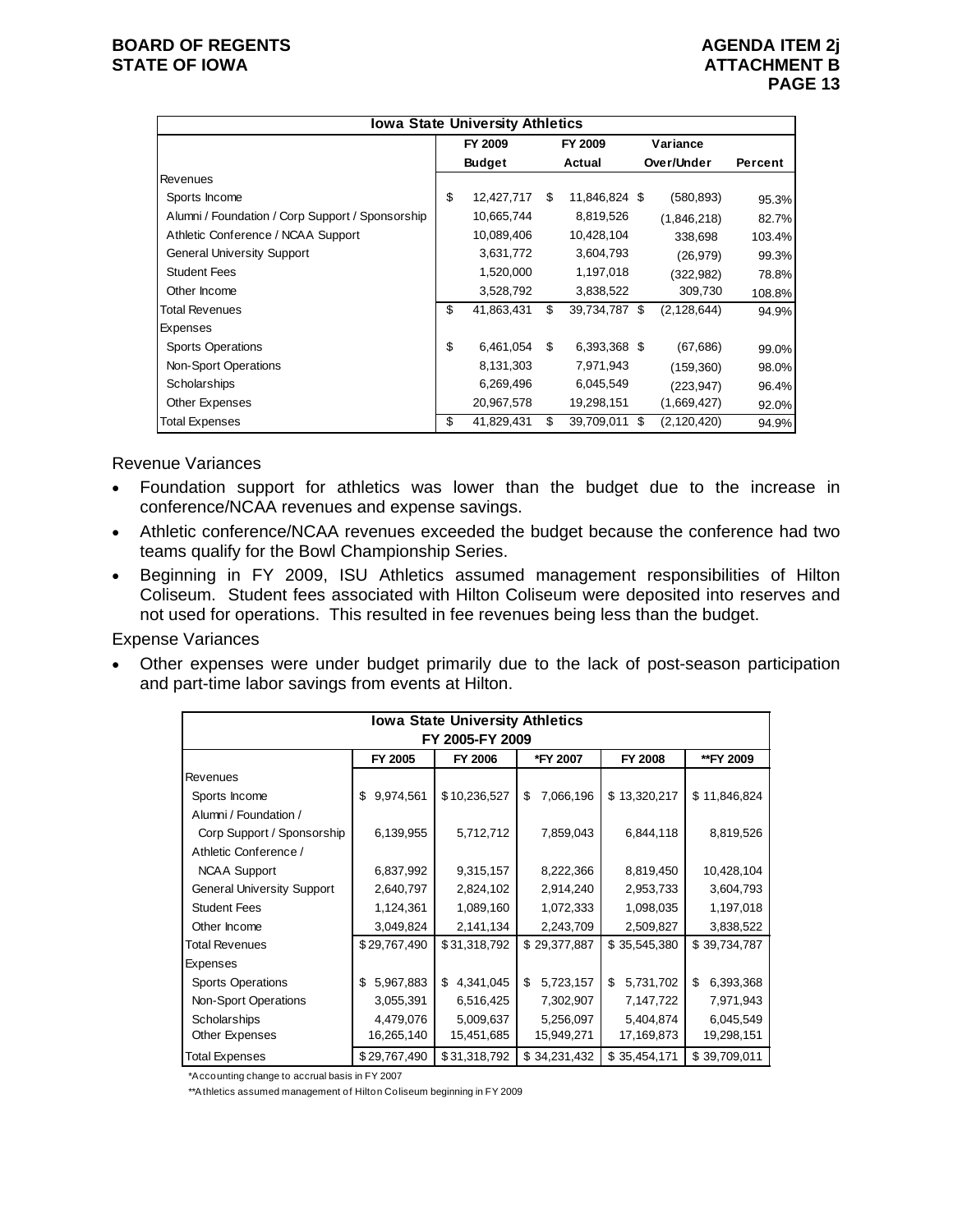| Iowa State University Residence System - FY 2009 |                                                                |              |                |        |  |  |  |  |  |
|--------------------------------------------------|----------------------------------------------------------------|--------------|----------------|--------|--|--|--|--|--|
|                                                  | Variance<br><b>Budget</b><br>Actual<br>Percent<br>Over/(Under) |              |                |        |  |  |  |  |  |
| Revenues                                         | \$66,792,205                                                   | \$71.884.662 | \$5,092,457    | 107.6% |  |  |  |  |  |
| Expenditures                                     | 50.190.988                                                     | 49.721.330   | $($ \$469,658) | 99.1%  |  |  |  |  |  |
| Debt Service                                     | 10,942,527                                                     | 10.666.307   | (276, 220.00)  | 97.5%  |  |  |  |  |  |
| <b>Mandatory Transfers</b>                       | 500.000                                                        | 500.000      |                | 100.0% |  |  |  |  |  |
| Net Revenues                                     | 5,158,690                                                      | 10,997,025   | \$5,838,335    | 213.2% |  |  |  |  |  |
| Net Revenues as % of Gross Revenue               | 7.7%                                                           | 15.3%        |                |        |  |  |  |  |  |

ISU residence system revenues exceeded the budget by \$5.1 million primarily due to higher room and board contract revenue resulting from increased occupancy in the residence halls. Other Income was also higher than budgeted from increased catering revenue from summer conferences. These revenue increases were partially offset by lower than budgeted returns on investments.

Expenditures were \$0.5 million under budget due to actual utility costs being less than the budgeted and salary costs being less than originally forecasted. The utility and salary expense reductions were partially offset by food cost increases due to increased sales volumes.

| <b>Iowa State University - Residence System</b><br>FY 2005 - FY 2009 |                  |                 |                 |                 |                |  |  |  |
|----------------------------------------------------------------------|------------------|-----------------|-----------------|-----------------|----------------|--|--|--|
|                                                                      | FY 2005          | <b>FY 2006</b>  | <b>FY 2007</b>  | <b>FY 2008</b>  | <b>FY 2009</b> |  |  |  |
| <b>Revenues</b>                                                      | \$57,699,618     | \$58,976,419    | \$63,482,698    | \$66,178,786    | \$71,884,662   |  |  |  |
| <b>Expenditures for Operations</b>                                   | 41,387,569       | 40,860,285      | 44,148,586      | 46,094,142      | 49,721,330     |  |  |  |
| Debt Service and Mandatory Transfers                                 | 10,567,310       | 10,479,162      | 10,497,894      | 10,768,360      | 11,166,307     |  |  |  |
| Net Revenues after Debt Service and<br>Mandatory Transfers           | 5,744,739<br>\$. | 7,636,972<br>\$ | 8,836,218<br>\$ | 9,316,284<br>\$ | \$10,997,025   |  |  |  |
| Net Revenues as % of Gross Revenue                                   | 10.0%            | 12.9%           | 13.9%           | 14.1%           | 15.3%          |  |  |  |

The residence system annual report is available in the Board Office and provides information on various aspects of Iowa State University's residence system for FY 2009 including enrollment data, residence hall and apartment utilization, and financial information. The annual report also contains Fall 2009 enrollment and occupancy information. Fall 2009 total occupancy reflects a 2.3% increase when compared to Fall 2008.

| <b>Iowa State University Residence System</b> |                                                     |        |       |         |  |  |  |  |  |  |
|-----------------------------------------------|-----------------------------------------------------|--------|-------|---------|--|--|--|--|--|--|
|                                               | <b>Fall 2008</b><br>Fall 2009<br>Change<br>% Change |        |       |         |  |  |  |  |  |  |
| <b>Total University Enrollment</b>            | 26,856                                              | 27.945 | 1,089 | $4.1\%$ |  |  |  |  |  |  |
| Low er Division                               | 10,139                                              | 10.351 | 212   | 2.1%    |  |  |  |  |  |  |
| Low er Div as % of Total                      | 37.8%                                               | 37.0%  |       |         |  |  |  |  |  |  |
| <b>Total Occupancy</b>                        | 8.901                                               | 9.106  | 205   | 2.3%    |  |  |  |  |  |  |
| Total Occupancy % of Enrollment               | 33.1%                                               | 32.6%  |       |         |  |  |  |  |  |  |

The outstanding revenue bond obligations for Iowa State University residence system as of June 30, 2009, were \$128,985,000.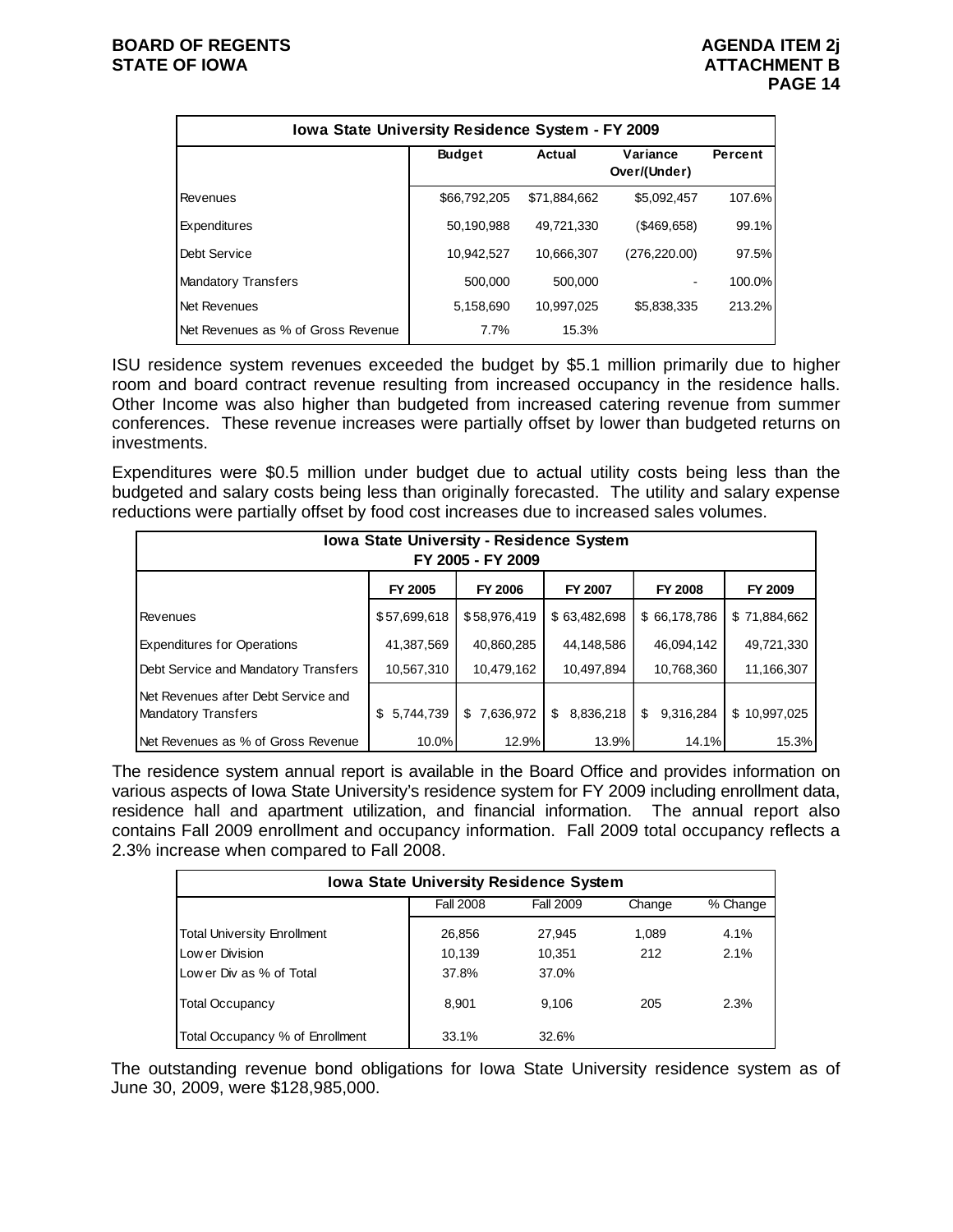#### **BOARD OF REGENTS AGENUS AGENDA ITEM 2j STATE OF IOWA ATTACHMENT C**

# **University of Northern Iowa**

The following compares the FY 2009 general fund approved budget with the actual revenue and expenditure transactions for all appropriated units. Expenditures for student financial aid were 18.2% of actual tuition revenues.

| University of Northern Iowa - General Fund<br>FY 2009 |    |                                        |               |    |                          |                                 |  |  |  |
|-------------------------------------------------------|----|----------------------------------------|---------------|----|--------------------------|---------------------------------|--|--|--|
|                                                       |    | <b>Board Approved</b><br><b>Budget</b> | Actual        |    | Variance<br>Over/(Under) | Actual as % of<br><b>Budget</b> |  |  |  |
| <b>REVENUES</b>                                       |    |                                        |               |    |                          |                                 |  |  |  |
| <b>APPROPRIATIONS</b>                                 |    |                                        |               |    |                          |                                 |  |  |  |
| General                                               | \$ | 100,693,508                            | \$100,693,508 | \$ |                          | 100.0%                          |  |  |  |
| <b>RESOURCES</b>                                      |    |                                        |               |    |                          |                                 |  |  |  |
| <b>Interest</b>                                       |    | 275,000                                | 446,117       |    | 171,117                  | 162.2%                          |  |  |  |
| <b>Tuition and Fees</b>                               |    | 66,750,000                             | 66,813,811    |    | 63,811                   | 100.1%                          |  |  |  |
| <b>Reimbursed Indirect Costs</b>                      |    | 2,313,915                              | 2,301,699     |    | (12,216)                 | 99.5%                           |  |  |  |
| Sales and Services                                    |    | 600,000                                | 483,641       |    | (116, 359)               | 80.6%                           |  |  |  |
| Other Income                                          |    | 2,319,000                              |               |    | (2,319,000)              | 0.0%                            |  |  |  |
| <b>TOTAL REVENUES</b>                                 | \$ | 172,951,423                            | \$170,738,776 | \$ | (2,212,647)              | 98.7%                           |  |  |  |
|                                                       |    |                                        |               |    |                          |                                 |  |  |  |
| <b>EXPENDITURES</b>                                   |    |                                        |               |    |                          |                                 |  |  |  |
| <b>Salaries</b>                                       | \$ | 131,363,441                            | \$127,374,663 | \$ | (3,988,778)              | 97.0%                           |  |  |  |
| Prof. /Scientific Supplies                            |    | 18,627,613                             | 17,662,591    |    | (965,022)                | 94.8%                           |  |  |  |
| <b>Library Acquisitions</b>                           |    | 2,008,423                              | 2,243,484     |    | 235,061                  | 111.7%                          |  |  |  |
| Rentals                                               |    | 1,007,300                              | 1,020,507     |    | 13,207                   | 101.3%                          |  |  |  |
| <b>Utilities</b>                                      |    | 5,907,000                              | 4,991,469     |    | (915, 531)               | 84.5%                           |  |  |  |
| <b>Building Repairs</b>                               |    | 1,458,443                              | 1,409,733     |    | (48, 710)                | 96.7%                           |  |  |  |
| Auditor of State                                      |    | 275,000                                | 313,916       |    | 38,916                   | 114.2%                          |  |  |  |
| Equipment                                             |    | 631,203                                | 1,152,375     |    | 521,172                  | 182.6%                          |  |  |  |
| Aid to Individuals                                    |    | 11,673,000                             | 12,142,253    |    | 469,253                  | 104.0%                          |  |  |  |
| <b>TOTAL EXPENDITURES</b>                             | \$ | 172,951,423                            | \$168,310,991 | \$ | (4,640,432)              | 97.3%                           |  |  |  |

The Board approved revised operating budgets for UNI in April 2009. In addition to reducing state appropriations by \$2.6 million, the amended budget decreased interest income by \$0.5 million, increased tuition revenue projections by \$1.9 million, and increased indirect cost reimbursements by \$0.1 million. The budget amendment also included \$2.3 million in advanced commitment funds budgeted in other income. The budget-to-actual comparisons are based on the revised budget.

Revenue Variances

- Investment income exceeded the budget because the market value of treasury and agency securities increased in the fourth quarter of the fiscal year.
- The amended budget included \$2.3 million in other income consisting of advanced commitment revenues reported in prior years. The funds were utilized in part for a student information system, recruiting and financial aid strategic planning, marketing activities, and building repairs.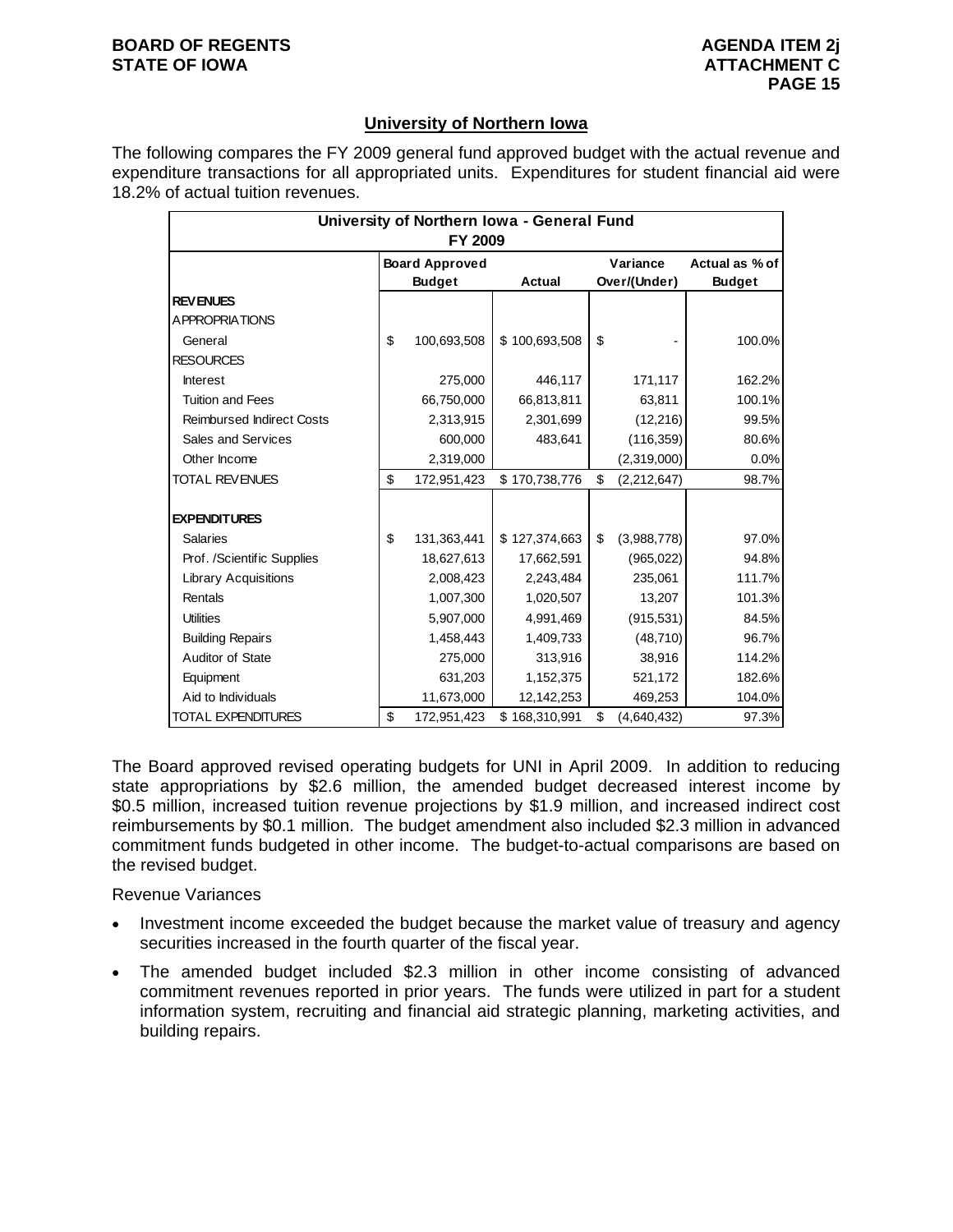### **BOARD OF REGENTS AGENDA ITEM 2j STATE OF IOWA ATTACHMENT C**

## Expense Variances

- Resulting from the state funding reductions realized in FY 2009 and FY 2010, the University implemented a hiring freeze and moratorium on out-of-state travel. These actions resulted in salary costs and professional and scientific supplies/services to be less than the budget.
- Utility costs were less than budgeted due to conservation efforts, favorable fuel oil process, and utility projects that were not finalized by the end of the fiscal year.

Reallocations of approximately \$4.0 million were accomplished as budgeted. Reallocated funds were primarily directed to fund specific academic program needs, promote university culture, and fund unavoidable cost increases including utilities, insurance, and professional services.

|                                                     |                  | FY 2005 - FY 2009 | University of Northern Iowa - General Fund |                   |                   |  |  |  |  |  |
|-----------------------------------------------------|------------------|-------------------|--------------------------------------------|-------------------|-------------------|--|--|--|--|--|
|                                                     |                  |                   |                                            |                   |                   |  |  |  |  |  |
| FY 2005<br>FY 2006<br>FY 2007<br>FY 2008<br>FY 2009 |                  |                   |                                            |                   |                   |  |  |  |  |  |
| <b>REV ENUES</b>                                    |                  |                   |                                            |                   |                   |  |  |  |  |  |
| <b>General Appropriations</b>                       | 78,404,970<br>\$ | 82,908,587<br>\$  | 84,969,353<br>\$                           | \$<br>93,775,731  | \$100,693,508     |  |  |  |  |  |
| <b>Interest</b>                                     | 561,082          | 648,033           | 969,714                                    | 826,354           | 446,117           |  |  |  |  |  |
| <b>Tuition and Fees</b>                             | 57,790,017       | 58,355,985        | 61,630,224                                 | 63,896,246        | 66,813,811        |  |  |  |  |  |
| <b>Reimbursed Indirect Costs</b>                    | 2,108,548        | 2,108,863         | 2,098,249                                  | 2,053,211         | 2,301,699         |  |  |  |  |  |
| Sales and Services                                  | 600,227          | 636,722           | 609,234                                    | 612,073           | 483,641           |  |  |  |  |  |
| TOTAL REVENUES                                      | \$139,464,844    | \$144,658,190     | \$150,276,774                              | \$161,163,615     | \$170,738,776     |  |  |  |  |  |
|                                                     |                  |                   |                                            |                   |                   |  |  |  |  |  |
| <b>EXPENDITURES</b>                                 |                  |                   |                                            |                   |                   |  |  |  |  |  |
| <b>Salaries</b>                                     | \$109,242,419    | \$112,940,306     | \$115,821,784                              | \$121,926,676     | \$127,374,663     |  |  |  |  |  |
| Prof. /Scientific Supplies                          | 10,157,633       | 10,618,795        | 11,618,859                                 | 12,531,475        | 17,662,591        |  |  |  |  |  |
| <b>Library Acquisitions</b>                         | 1,899,180        | 1,968,207         | 2,466,954                                  | 2,135,031         | 2,243,484         |  |  |  |  |  |
| Rentals                                             | 892,104          | 899,358           | 993,443                                    | 989,156           | 1,020,507         |  |  |  |  |  |
| <b>Utilities</b>                                    | 3,964,040        | 4,525,015         | 4,697,326                                  | 4,831,652         | 4,991,469         |  |  |  |  |  |
| <b>Building Repairs</b>                             | 1,521,404        | 1,587,610         | 2,416,205                                  | 3,362,647         | 1,409,733         |  |  |  |  |  |
| Auditor of State                                    | 201,610          | 186,609           | 198,006                                    | 224,599           | 313,916           |  |  |  |  |  |
| Equipment                                           | 695,135          | 870,640           | 1,185,196                                  | 1,175,100         | 1,152,375         |  |  |  |  |  |
| Aid to Individuals                                  | 10,891,319       | 11,061,650        | 10,879,001                                 | 11,422,120        | 12,142,253        |  |  |  |  |  |
| <b>TOTAL EXPENDITURES</b>                           | \$139,464,844    | \$144,658,190     | \$150,276,774                              | 158,598,456<br>\$ | \$<br>168,310,991 |  |  |  |  |  |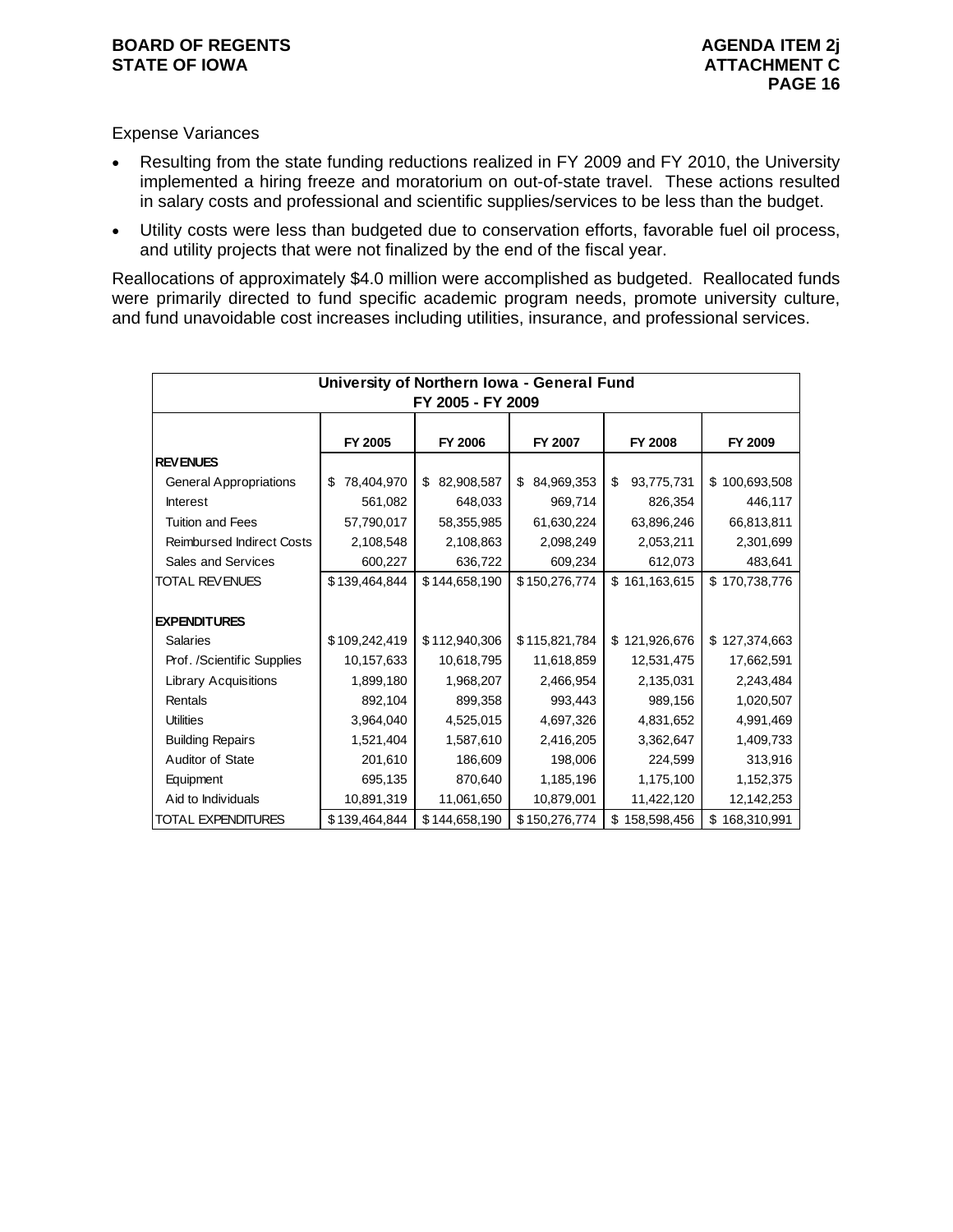|                                                  | University of Northern Iowa Athletics |               |        |            |            |            |         |  |  |  |
|--------------------------------------------------|---------------------------------------|---------------|--------|------------|------------|------------|---------|--|--|--|
|                                                  |                                       | FY 2009       |        | FY 2009    |            | Variance   |         |  |  |  |
|                                                  |                                       | <b>Budget</b> | Actual |            | Over/Under |            | Percent |  |  |  |
| Revenues                                         |                                       |               |        |            |            |            |         |  |  |  |
| Sports Income                                    | \$                                    | 2,092,674     | S      | 2,556,215  | \$         | 463,541    | 122.2%  |  |  |  |
| Alumni / Foundation / Corp Support / Sponsorship |                                       | 2,306,832     |        | 2,239,783  |            | (67,049)   | 97.1%   |  |  |  |
| Athletic Conference / NCAA Support               |                                       | 550,000       |        | 597,553    |            | 47,553     | 108.6%  |  |  |  |
| <b>General University Support</b>                |                                       | 5,422,383     |        | 5,231,210  |            | (191, 173) | 96.5%   |  |  |  |
| <b>Student Fees</b>                              |                                       | 1,210,000     |        | 1,209,614  |            | (386)      | 100.0%  |  |  |  |
| Other Income                                     |                                       | 254,950       |        | 338,378    |            | 83,428     | 132.7%  |  |  |  |
| <b>Total Revenues</b>                            | \$                                    | 11,836,839    | \$     | 12,172,753 | \$         | 335,914    | 102.8%  |  |  |  |
| <b>Expenses</b>                                  |                                       |               |        |            |            |            |         |  |  |  |
| Men's Sports                                     | \$                                    | 5,215,706     | \$     | 5,749,288  | \$         | 533,582    | 110.2%  |  |  |  |
| Women's Sports                                   |                                       | 3,238,031     |        | 3,288,418  |            | 50.387     | 101.6%  |  |  |  |
| Other Expenses                                   |                                       | 3,383,102     |        | 3,043,858  |            | (339,244)  | 90.0%   |  |  |  |
| <b>Total Expenses</b>                            | \$                                    | 11,836,839    | \$     | 12,081,564 | \$         | 244,725    | 102.1%  |  |  |  |

Revenue Variances

- Sports income exceeded the budget due to an increase in football season and individual ticket sales and from the NCAA playoff participation. Sports income for men's basketball was also higher than the budget resulting from post season participation.
- General university support was reduced due to athletic training and strength/conditioning staff being reassigned to the School of Health, Physical Education, and Leisure Services.

- Men's sports expenses exceeded budget primarily due costs associated with postseason participation.
- Other expenses were less than the budget resulting from the reassignment of personnel and a budgeted athletic contingency account being re-distributed primarily to support men's postseason expenses.

| <b>University of Northern Iowa Athletics</b> |                                                                   |             |                 |                 |                  |  |  |  |  |  |  |
|----------------------------------------------|-------------------------------------------------------------------|-------------|-----------------|-----------------|------------------|--|--|--|--|--|--|
| FY 2005 - FY 2009                            |                                                                   |             |                 |                 |                  |  |  |  |  |  |  |
|                                              | FY 2005<br><b>FY 2006</b><br>FY 2007<br><b>FY 2008</b><br>FY 2009 |             |                 |                 |                  |  |  |  |  |  |  |
| Revenues                                     |                                                                   |             |                 |                 |                  |  |  |  |  |  |  |
| Sports Income                                | \$1,356,431                                                       | \$1,720,490 | 1,951,774<br>\$ | 2,132,457<br>\$ | \$<br>2,556,215  |  |  |  |  |  |  |
| Alumni / Foundation /                        |                                                                   |             |                 |                 |                  |  |  |  |  |  |  |
| Corp Support / Sponsorship                   | 844,323                                                           | 720,636     | 1,254,385       | 1,610,762       | 2,239,783        |  |  |  |  |  |  |
| Athletic Conference /                        |                                                                   |             |                 |                 |                  |  |  |  |  |  |  |
| <b>NCAA Support</b>                          | 390,617                                                           | 444,779     | 519,043         | 533,941         | 597,553          |  |  |  |  |  |  |
| <b>General University Support</b>            | 4,860,848                                                         | 5,107,784   | 5,169,052       | 5,354,845       | 5,231,210        |  |  |  |  |  |  |
| <b>Student Fees</b>                          | 1,111,067                                                         | 1,125,344   | 1,280,943       | 1,210,148       | 1,209,614        |  |  |  |  |  |  |
| Other Income                                 | 284,355                                                           | 372,044     | 207,820         | 276,535         | 338,378          |  |  |  |  |  |  |
| Total Revenues                               | \$8,847,641                                                       | \$9,491,077 | \$10,383,017    | \$11,118,688    | \$12,172,753     |  |  |  |  |  |  |
| Expenses                                     |                                                                   |             |                 |                 |                  |  |  |  |  |  |  |
| Men's Sports                                 | \$4,201,243                                                       | \$4,662,165 | \$<br>4,957,798 | \$<br>5,039,491 | \$<br>5,749,288  |  |  |  |  |  |  |
| Women's Sports                               | 2,795,438                                                         | 2,885,726   | 3,250,889       | 3,466,215       | 3,288,418        |  |  |  |  |  |  |
| Other Expenses                               | 1,850,960                                                         | 1,943,186   | 2,174,330       | 2,465,379       | 3,043,858        |  |  |  |  |  |  |
| <b>Total Expenses</b>                        | \$8,847,641                                                       | \$9,491,077 | \$10,383,017    | \$10,971,085    | 12,081,564<br>\$ |  |  |  |  |  |  |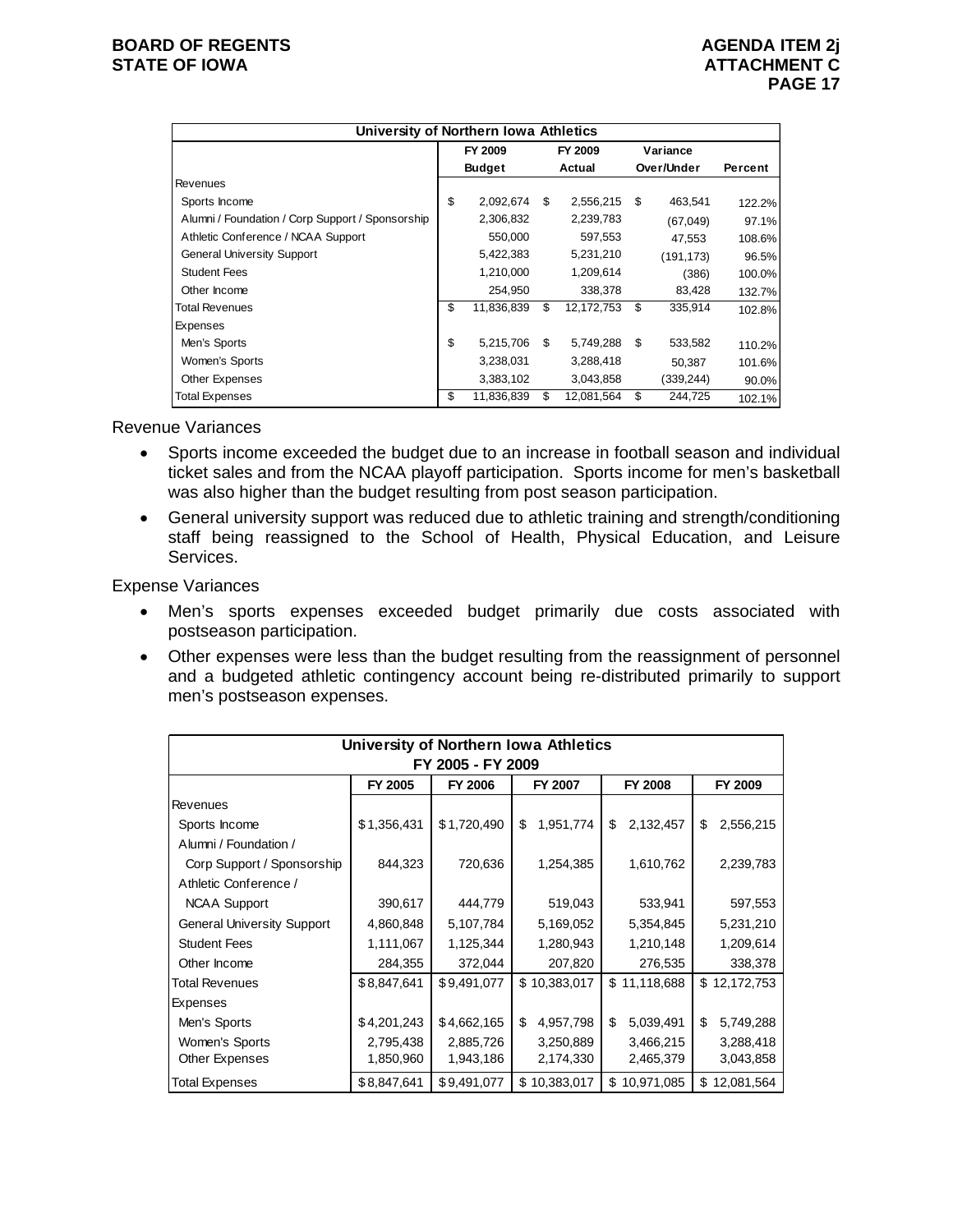| University of Northern Iowa Residence System - FY 2009 |               |              |               |         |  |  |  |  |  |
|--------------------------------------------------------|---------------|--------------|---------------|---------|--|--|--|--|--|
|                                                        | <b>Budget</b> | Actual       | Variance      | Percent |  |  |  |  |  |
|                                                        |               |              | Over/(Under)  |         |  |  |  |  |  |
| Revenues                                               | \$34,018,087  | \$35.645.340 | \$1,627,253   | 104.8%  |  |  |  |  |  |
| Expenditures                                           | 26,455,070    | 25,211,051   | (\$1,244,019) | 95.3%   |  |  |  |  |  |
| Debt Service                                           | 3,285,136     | 3,285,136    |               | 100.0%  |  |  |  |  |  |
| <b>Mandatory Transfers</b>                             | 330,000       | 330,000      |               | 100.0%  |  |  |  |  |  |
| Net Revenues                                           | 3.947.881     | 6,819,153    | \$2,871,272   | 172.7%  |  |  |  |  |  |
| Net Revenues as % of Gross<br>Revenue                  | 11.6%         | 19.1%        |               |         |  |  |  |  |  |

The UNI Residence System's total operating revenues were \$1.6 million higher than the budget. The Residence System attracted more returning students to stay on campus, resulting in higher than projected residential and dining contract revenue. Catering income also exceeded the budget due to pricing adjustments and a volume increase.

Total expenditures for the Residence System were \$1.2 million less than the budget. Dining administration and family housing were under budget due to vacancies in management positions. Repairs and maintenance projects that grew in scope were funded from improvement funds rather than the operations budget resulting in building repairs being less than the budget. Catering staff reconfigurations resulted in no new hires as originally budgeted.

UNI's 2-Year Advantage Plan, which allows students to sign a two-year contract and lock in room and board rates, continues to grow in popularity. A record 2,220 students participated in the plan in Fall 2008.

| University of Northern Iowa - Residence System<br>FY 2005 - FY 2009 |                |                |                 |                |              |  |  |  |  |
|---------------------------------------------------------------------|----------------|----------------|-----------------|----------------|--------------|--|--|--|--|
|                                                                     | FY 2005        | <b>FY 2006</b> | FY 2007         | <b>FY 2008</b> | FY 2009      |  |  |  |  |
|                                                                     |                |                |                 |                |              |  |  |  |  |
| Revenues                                                            | \$24,653,493   | \$27,018,686   | \$29,867,691    | \$32,181,568   | \$35,645,340 |  |  |  |  |
| <b>Expenditures for Operations</b>                                  | 20,088,426     | 21,048,052     | 22,685,201      | 24,102,082     | 25,211,051   |  |  |  |  |
| Debt Service and Mandatory Transfers                                | 3,339,341      | 3,633,392      | 3,621,491       | 3,620,449      | 3,615,136    |  |  |  |  |
| Net Revenues after Debt Serv/Mand                                   |                |                |                 |                |              |  |  |  |  |
| Transfers                                                           | 1,225,726<br>S | \$2,337,242    | 3,560,999<br>\$ | \$4,459,037    | \$6,819,153  |  |  |  |  |
| Net Revenues as % of Gross Revenue                                  | 5.0%           | 8.7%           | 11.9%           | 13.9%          | 19.1%        |  |  |  |  |

The residence system annual report is available in the Board Office and provides FY 2009 enrollment data, residence hall and apartment occupancy, and financial information. The annual report also contains Fall 2009 enrollment and occupancy information. Following several years of increased occupancy, total occupancy for Fall 2009 is flat when compared to Fall 2008.

| University of Northern Iowa Residence System |                  |           |        |          |  |  |  |  |
|----------------------------------------------|------------------|-----------|--------|----------|--|--|--|--|
|                                              | <b>Fall 2008</b> | Fall 2009 | Change | % Change |  |  |  |  |
| <b>Total University Enrollment</b>           | 12,908           | 13,080    | 172    | 1.3%     |  |  |  |  |
| Low er Division                              | 4,628            | 4.591     | $-37$  | $-0.8%$  |  |  |  |  |
| Low er Div as % of Total                     | 35.85%           | 35.10%    |        |          |  |  |  |  |
| <b>Total Occupancy</b><br>Occupancy as a     | 4,372            | 4,369     | -3     | $-0.1%$  |  |  |  |  |
| % of Enrollment                              | 33.9%            | 33.4%     |        |          |  |  |  |  |

The outstanding revenue bond obligations for UNI's residence system as of June 30, 2009, were \$28,750,000.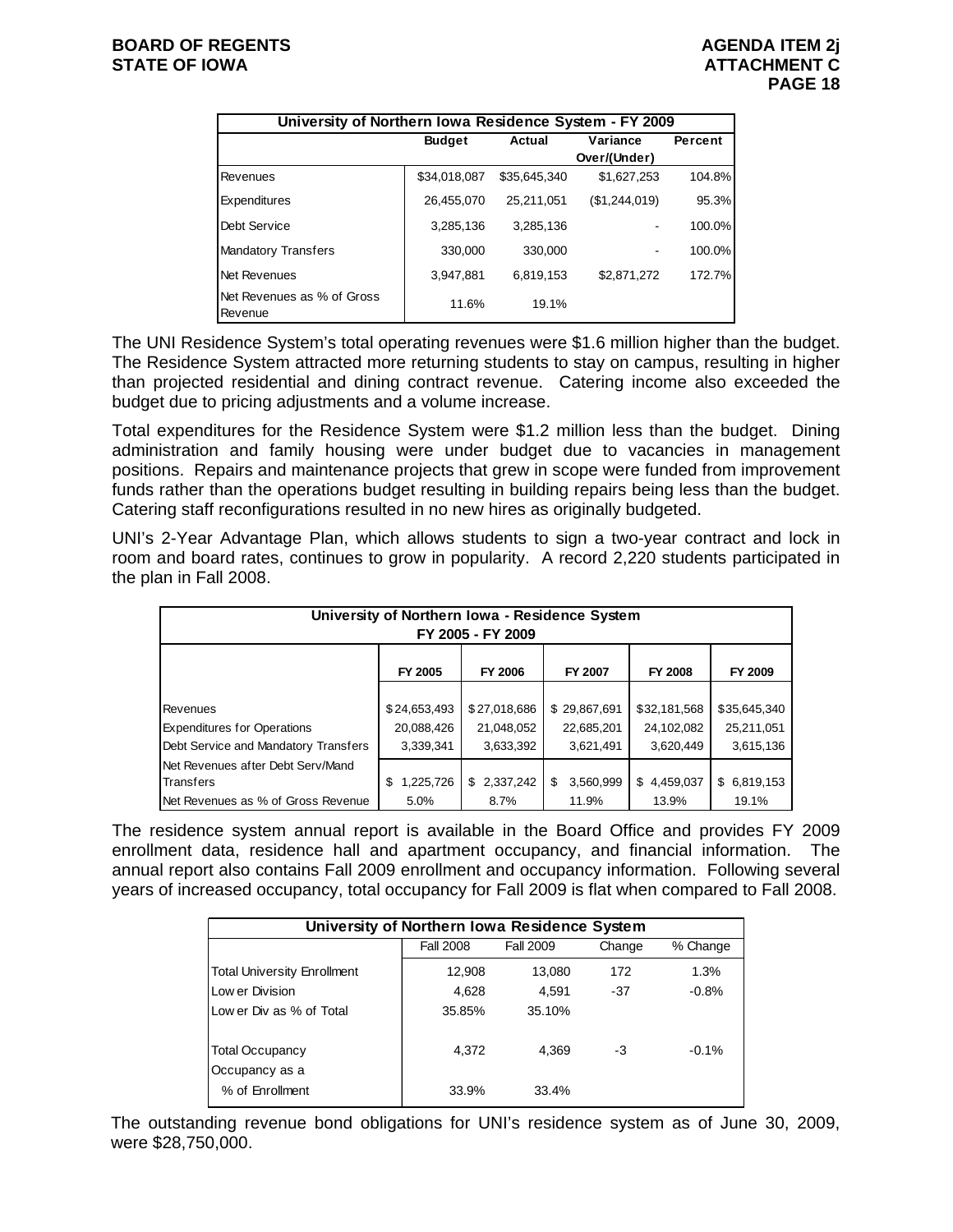## **Iowa School for the Deaf**

The following compares the FY 2009 general fund approved budget with actual revenue and expenditure transactions. The Board approved a revised operating budget for ISD in April 2009 to reflect a decrease in state appropriations of approximately \$150,000. Total revenues and expenses were 100.3% of the revised budget.

| lowa School for the Deaf - General Fund<br>FY 2009 |    |                           |    |            |    |                          |                                 |  |
|----------------------------------------------------|----|---------------------------|----|------------|----|--------------------------|---------------------------------|--|
|                                                    |    | Approved<br><b>Budget</b> |    | Actual     |    | Variance<br>Over/(Under) | Actual as % of<br><b>Budget</b> |  |
| <b>REVENUES</b>                                    |    |                           |    |            |    |                          |                                 |  |
| <b>APPROPRIATIONS</b>                              |    |                           |    |            |    |                          |                                 |  |
| General                                            | \$ | 9,974,495                 | \$ | 9,974,495  | \$ |                          | 100.0%                          |  |
| Other (DOE Funds)                                  |    | 180,687                   |    | 180,687    |    |                          | 100.0%                          |  |
| <b>RESOURCES</b>                                   |    |                           |    |            |    |                          |                                 |  |
| <b>Federal Support</b>                             |    | 54,000                    |    | 43,534     |    | (10, 466)                | 80.6%                           |  |
| <b>Interest</b>                                    |    | 25,000                    |    | 1,406      |    | (23, 594)                | 5.6%                            |  |
| Sales and Services                                 |    | 323,274                   |    | 385,811    |    | 62,537                   | 119.3%                          |  |
| Other Income                                       |    | 11,916                    |    | 11,916     |    |                          | 100.0%                          |  |
| <b>TOTAL REVENUES</b>                              | \$ | 10,569,372                | \$ | 10,597,849 | \$ | 28.477                   | 100.3%                          |  |
| <b>EXPENDITURES</b>                                |    |                           |    |            |    |                          |                                 |  |
| <b>Salaries</b>                                    | \$ | 8,668,007                 | \$ | 8,389,417  | \$ | (278, 590)               | 96.8%                           |  |
| Prof. /Scientific Supplies                         |    | 1,115,730                 |    | 1,088,288  |    | (27, 442)                | 97.5%                           |  |
| <b>Library Acquisitions</b>                        |    | 8,226                     |    | 21         |    | (8,205)                  | 0.3%                            |  |
| <b>Utilities</b>                                   |    | 350,520                   |    | 358,157    |    | 7,637                    | 102.2%                          |  |
| <b>Building Repairs</b>                            |    | 296,193                   |    | 579,725    |    | 283,532                  | 195.7%                          |  |
| Auditor of State                                   |    | 40,000                    |    | 34,500     |    | (5,500)                  | 86.3%                           |  |
| Equipment                                          |    | 90,696                    |    | 147,741    |    | 57,045                   | 162.9%                          |  |
| <b>TOTAL EXPENDITURES</b>                          | \$ | 10,569,372                | \$ | 10,597,849 | \$ | 28,477                   | 100.3%                          |  |

While total general fund revenues and expenditures were consistent with the budget, line item variance explanations are provided below.

Revenue Variances

- Federal support revenue was less than budgeted because fewer students qualified for Federal School Lunch Program reimbursement.
- Interest income was less than budgeted due to lower interest rates on investments.

- Salary costs were less than the budget as a result of not filling several positions that became vacant during the year to meet the state funding reduction that occurred during the year.
- Building repairs were higher than budgeted. Salary and supply savings were used for projects such as deferred maintenance, fire-safety issues, asbestos abatement, painting and electrical work.
- Auditor of State expenses were less than the auditor's original cost estimate.
- Equipment expenses exceeded the budget due to increased computer server capacity and the ongoing replacement of computers in the elementary and high school programs.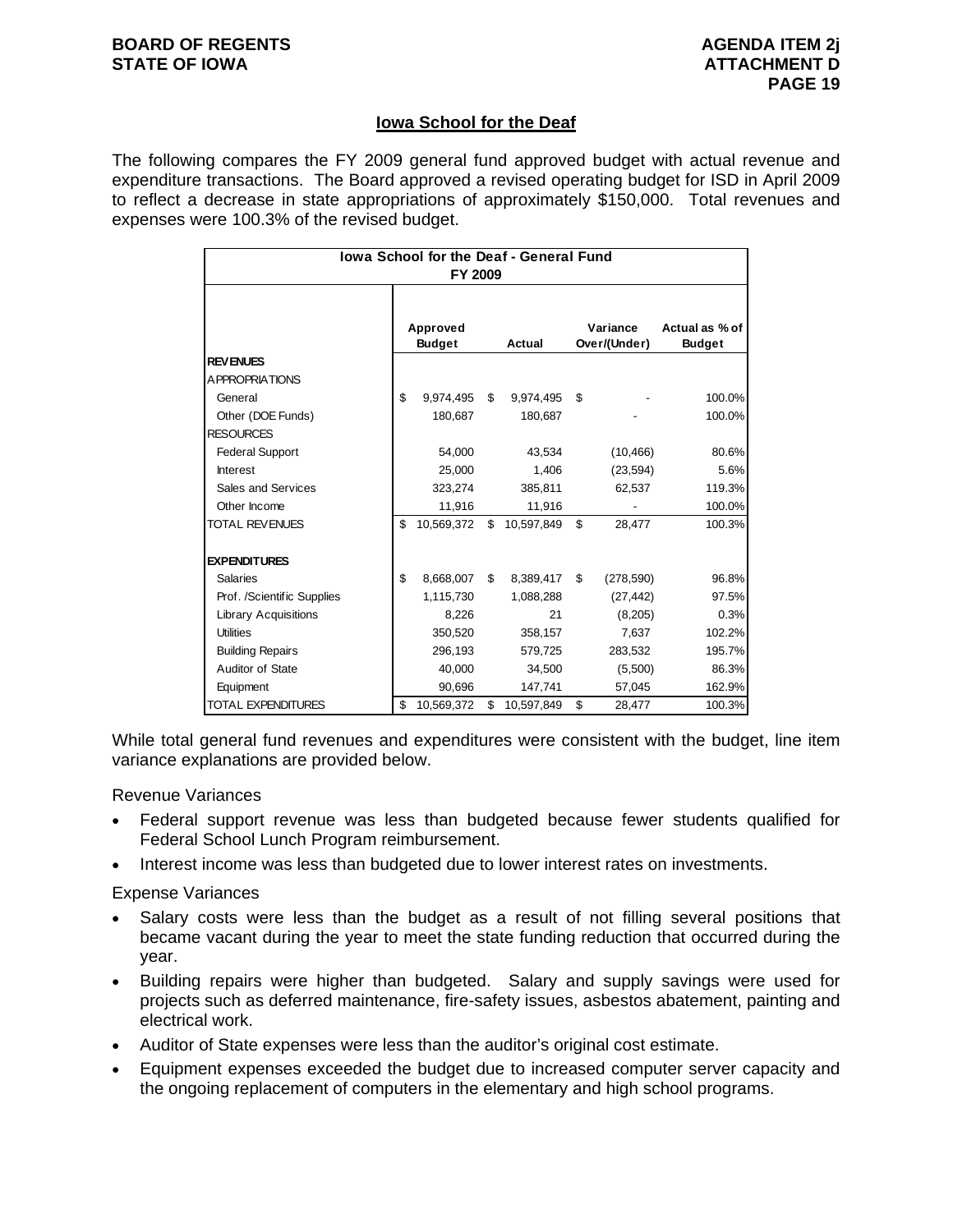### **BOARD OF REGENTS BOARD OF REGENTS** STATE OF IOWA **ATTACHMENT D**

Reallocations of \$109,000 were accomplished as budgeted. Funds that had been provided for the School's regular deaf education classroom and Student Life Program were reallocated to support full implementation of the Extended School Year Program for students that do not maintain skills effectively through the summer months and long break periods. Funds were also reallocated to provide support in integrating students with severe disabilities into the general classroom and to provide more intensive Sign Language Performance Interviews and utilization of an ASL facilitator.

| <b>Iowa School for the Deaf - General Fund</b> |             |             |                 |                 |                 |  |  |  |  |  |
|------------------------------------------------|-------------|-------------|-----------------|-----------------|-----------------|--|--|--|--|--|
| FY 2005 - FY 2009                              |             |             |                 |                 |                 |  |  |  |  |  |
|                                                |             |             |                 |                 |                 |  |  |  |  |  |
|                                                | FY 2005     | FY 2006     | FY 2007         | <b>FY 2008</b>  | FY 2009         |  |  |  |  |  |
| <b>REVENUES</b>                                |             |             |                 |                 |                 |  |  |  |  |  |
| A PPROPRIATIONS                                |             |             |                 |                 |                 |  |  |  |  |  |
| General                                        | \$8,470,471 | \$8,810,471 | 9,162,890<br>\$ | 9,689,607<br>\$ | 9,974,495<br>\$ |  |  |  |  |  |
| Other (DOE Funds)                              | 171,967     | 170,800     | 169,797         | 173,735         | 180,687         |  |  |  |  |  |
| <b>RESOURCES</b>                               |             |             |                 |                 |                 |  |  |  |  |  |
| <b>Federal Support</b>                         | 54,130      | 47,033      | 44,244          | 43,235          | 43,534          |  |  |  |  |  |
| <b>Interest</b>                                | 15,306      | 30,482      | 35,303          | 16,387          | 1,406           |  |  |  |  |  |
| Sales and Services                             | 321,082     | 309,476     | 342,829         | 336,225         | 385,811         |  |  |  |  |  |
| Other Income                                   | 11,916      | 11,916      | 11,916          | 11,916          | 11,916          |  |  |  |  |  |
| <b>TOTAL REVENUES</b>                          | \$9,044,872 | \$9,380,178 | \$9,766,979     | \$10,271,105    | \$10,597,849    |  |  |  |  |  |
|                                                |             |             |                 |                 |                 |  |  |  |  |  |
| <b>EXPENDITURES</b>                            |             |             |                 |                 |                 |  |  |  |  |  |
| <b>Salaries</b>                                | \$6,966,833 | \$7,401,483 | 7,587,136<br>\$ | 8,159,021<br>\$ | 8,389,417<br>\$ |  |  |  |  |  |
| Prof. /Scientific Supplies                     | 1,083,509   | 1,143,883   | 1,094,811       | 1,202,762       | 1,088,288       |  |  |  |  |  |
| Library Acquisitions                           | 7,036       | 8,312       | 10,536          | 3,449           | 21              |  |  |  |  |  |
| <b>Utilities</b>                               | 325,752     | 370,130     | 373,330         | 389,672         | 358,157         |  |  |  |  |  |
| <b>Building Repairs</b>                        | 500,154     | 338,551     | 558,372         | 354,222         | 579,725         |  |  |  |  |  |
| Auditor of State                               | 39,011      | 33,953      | 15,097          | 33,880          | 34,500          |  |  |  |  |  |
| Equipment                                      | 122,577     | 83,866      | 127,697         | 128,099         | 147,741         |  |  |  |  |  |
| <b>TOTAL EXPENDITURES</b>                      | \$9,044,872 | \$9,380,178 | \$<br>9,766,979 | \$10,271,105    | \$10,597,849    |  |  |  |  |  |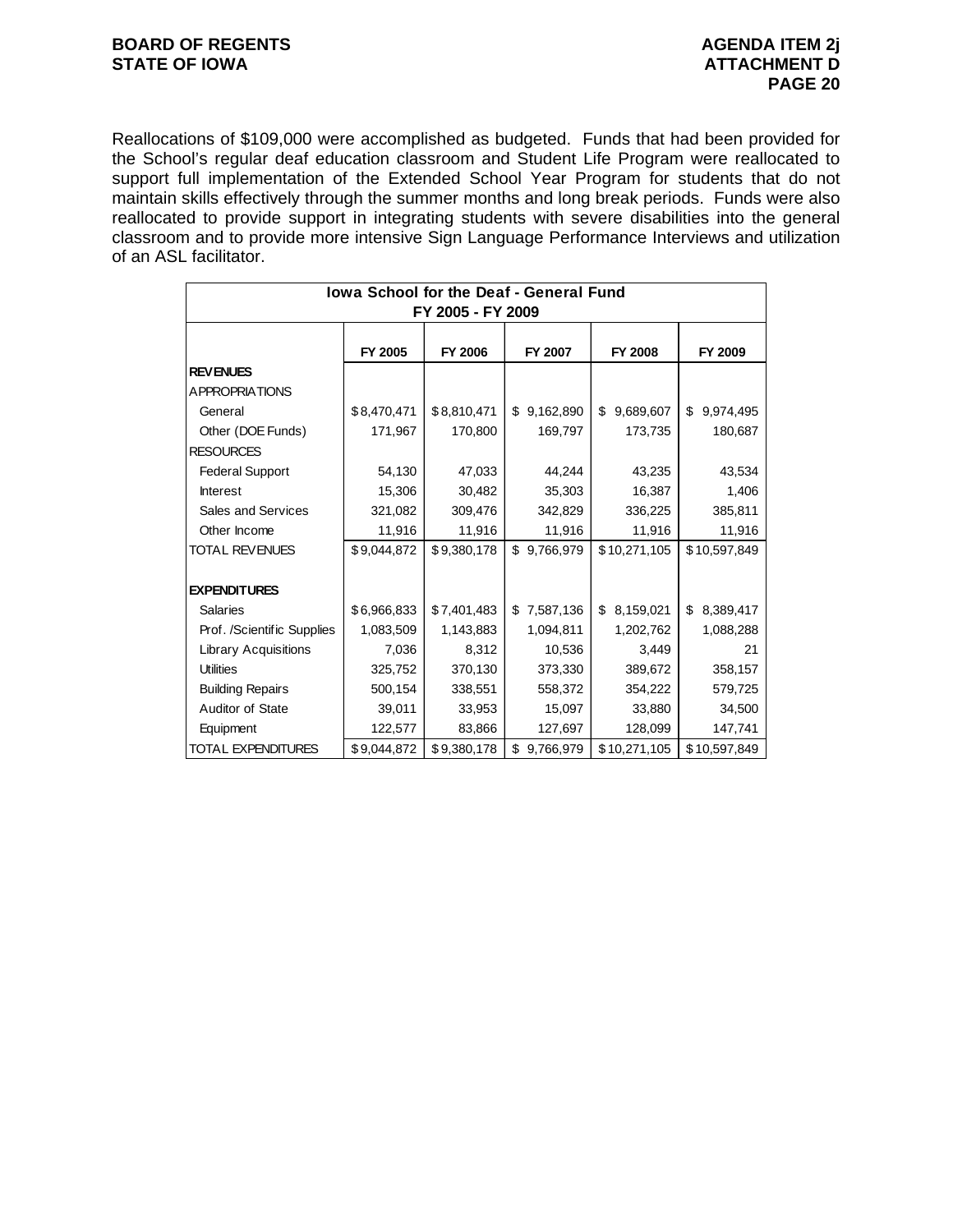## **Iowa Braille and Sight Saving School**

The following compares the FY 2009 general fund approved budget with actual revenue and expenditure transactions. The Board approved a revised operating budget for IBSSS in April 2009 to reflect a decrease in state appropriations of approximately \$86,000. Total revenues and expenditures were 100.4% of the revised budget.

| Iowa Braille and Sight Saving School - General Fund<br>FY 2009 |                           |           |        |           |                          |            |                          |  |
|----------------------------------------------------------------|---------------------------|-----------|--------|-----------|--------------------------|------------|--------------------------|--|
|                                                                | Approved<br><b>Budget</b> |           | Actual |           | Variance<br>Over/(Under) |            | Actual as %<br>of Budget |  |
| <b>REVENUES</b>                                                |                           |           |        |           |                          |            |                          |  |
| A PPROPRIATIONS                                                |                           |           |        |           |                          |            |                          |  |
| General                                                        | \$                        | 5,640,062 | \$     | 5,640,062 | \$                       |            | 100.0%                   |  |
| Other (DOE Funds)                                              |                           | 79,944    |        | 79,944    |                          |            | 100.0%                   |  |
| <b>RESOURCES</b>                                               |                           |           |        |           |                          |            |                          |  |
| <b>Federal Support</b>                                         |                           | 344,250   |        | 350,945   |                          | 6,695      | 101.9%                   |  |
| <b>Interest</b>                                                |                           | 6.000     |        | 4.926     |                          | (1,074)    | 82.1%                    |  |
| <b>Reimbursed Indirect Costs</b>                               |                           | 41,501    |        | 45,152    |                          | 3,651      | 108.8%                   |  |
| Sales and Services                                             |                           | 2,287,477 |        | 2,321,712 |                          | 34,235     | 101.5%                   |  |
| Other                                                          |                           | 9.460     |        | 3.729     |                          | (5,731)    | 39.4%                    |  |
| <b>TOTAL REVENUES</b>                                          | \$                        | 8,408,694 | \$     | 8,446,470 |                          | 37,776     | 100.4%                   |  |
|                                                                |                           |           |        |           |                          |            |                          |  |
| <b>EXPENDITURES</b>                                            |                           |           |        |           |                          |            |                          |  |
| <b>Salaries</b>                                                | \$                        | 6,095,431 | \$     | 6,001,711 | \$                       | (93, 720)  | 98.5%                    |  |
| Prof. /Scientific Supplies                                     |                           | 1,294,205 |        | 942,887   |                          | (351, 318) | 72.9%                    |  |
| <b>Library Acquisitions</b>                                    |                           | 3,000     |        | 1,522     |                          | (1, 478)   | 50.7%                    |  |
| <b>Utilities</b>                                               |                           | 255,008   |        | 196,258   |                          | (58, 750)  | 77.0%                    |  |
| <b>Building Repairs</b>                                        |                           | 686,050   |        | 1,227,375 |                          | 541,325    | 178.9%                   |  |
| Auditor of State                                               |                           | 30,000    |        | 25,483    |                          | (4, 517)   | 84.9%                    |  |
| Equipment                                                      |                           | 45,000    |        | 51,234    |                          | 6,234      | 113.9%                   |  |
| <b>TOTAL EXPENDITURES</b>                                      | \$                        | 8,408,694 | \$     | 8,446,470 |                          | 37,776     | 100.4%                   |  |

While total general fund revenues and expenditures were consistent with the budget, line item variance explanations are provided below.

#### Revenue Variances

- Federal support exceeded the budget due to higher Orientation and Mobility Medicaid services.
- Sales and services revenue was over budget resulting from increased statewide services and summer programming revenue from expanded service offerings.

- Salary costs were under budget due to less than expected overtime costs related to special projects and lower than expected Extended School Year service costs.
- Professional and scientific supplies/services were under budget due to the purchase of fewer assisted technology needs, laptops, teacher training supplies, and contracted services than what was budgeted.
- Utility costs were less than the budget due to lower than expected costs for electricity and natural gas. IBSSS also received a \$20,000 rebate from Vinton Municipal Utilities as an incentive to attract Americorp to the City of Vinton.
- Building repairs exceeded the budget because a significant amount of the costs for the Palmer/Rice Hall sprinkler project were paid from available FY 2009 funds.